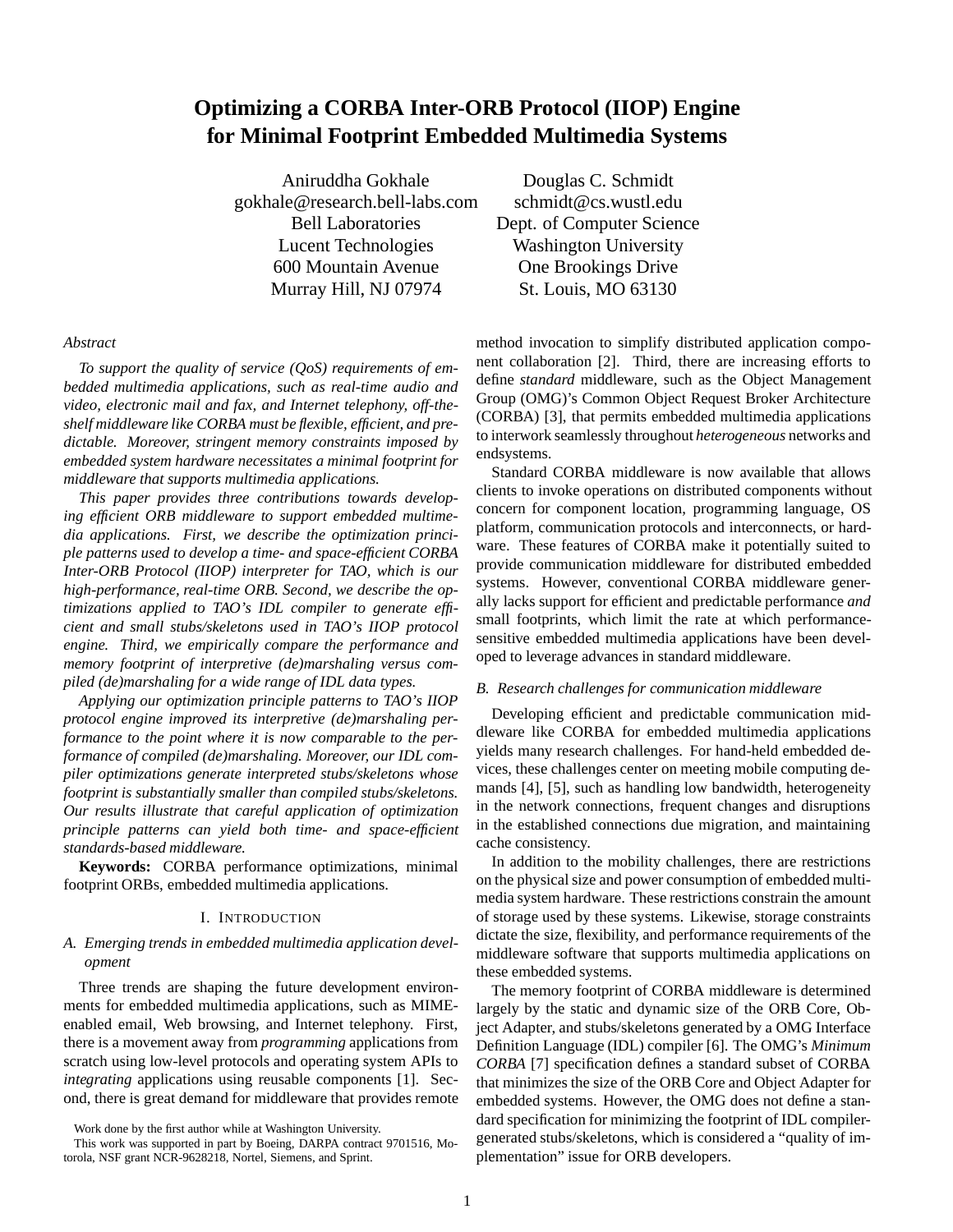## *C. Addressing research challenges with optimization principle patterns:*

Our previous research has examined many dimensions of high-performance and real-time ORB endsystem design, including static [8] and dynamic [9] scheduling, event processing [10], I/O subsystem integration [11], ORB Core connection and concurrency architectures [12], and Object Adapter demultiplexing optimizations [6]. This paper focuses on another dimension in the high-performance and real-time ORB endsystem design space: the *optimization principle patterns* used to develop a time- and space-efficient CORBA Inter-ORB Protocol (IIOP) engine for TAO [8], which is a open-source<sup>1</sup>, standard-compliant implementation of CORBA optimized for high-performance and real-time applications.

The optimizations used in TAO's IIOP protocol engine are guided by a set of *principle patterns* [13] that have been applied to middleware [6] and lower-level networking protocols [14], such as TCP/IP. Optimization principle patterns document rules for avoiding common design and implementation mistakes that degrade the performance, scalability, and predictability of complex systems. The optimization principle patterns we applied to TAO's IIOP protocol engine include: *optimizing for the common case; eliminating gratuitous waste; replacing general purpose methods with specialized, efficient ones; precomputing values, if possible; storing redundant state to speed up expensive operations; passing information between layers; optimizing for the processor cache; and factoring common tasks to reduce footprint*.

The performance of the optimized version of TAO is as fast, or faster, than existing ORBs [15], [16] when using the static invocation interface (SII). Moreover, depending on the data type, it is  $\sim$ 2 to 4.5 times faster than ORBs when using the dynamic skeleton interface (DSI) [17].

## *D. Paper organization*

This paper is organized as follows: Section II outlines the CORBA reference model, the GIOP/IIOP interoperability protocols, SunSoft IIOP, and TAO; Section III presents the results of TAO's performance optimizations on the SunSoft IIOP interpreter; Section IV presents the results of optimizing TAO's IDL compiler to produce efficient and small footprint stubs and skeletons for a range of IDL data types; Section V compares our research with related work; and Section VI provides concluding remarks.

### II. BACKGROUND

TAO is a real-time ORB based on the SunSoft IIOP protocol engine. TAO is targeted for applications with deterministic and statistical QoS requirements, as well as best effort requirements. This section outlines the CORBA reference model, its GIOP/IIOP interoperability protocols, SunSoft IIOP, and TAO.

## *A. Overview of CORBA*

CORBA Object Request Brokers (ORBs) [18] allow clients to invoke operations on distributed objects without concern for object location, programming language, OS platform, communication protocols and interconnects, and hardware. Figure 1 illustrates the key components in the CORBA reference model that collaborate to provide this degree of portability, interoperability, and transparency. For a complete synopsis of CORBA's



components, see [3].

### *B. Overview of CORBA GIOP and IIOP*

The CORBA General Inter-ORB Protocol (GIOP) defines an interoperability protocol between ORBs. The GIOP protocol provides an abstract protocol specification that can be mapped onto conventional connection-oriented transport protocols. An ORB is GIOP-compatible if it can send and receive all valid GIOP messages.

The GIOP specification consists of the following elements:

### B.1 A Common Data Representation (CDR) definition

The GIOP specification defines the CDR transfer syntax, which maps OMG IDL types from the native host format into a low-level *bi-canonical* representation that supports both littleendian and big-endian formats. All OMG IDL data types are marshaled using the CDR syntax into an *encapsulation*, (which is an octet stream that holds marshaled data) and exchanged between clients and servers.

### B.2 GIOP message formats

The GIOP specification defines seven types of messages that send requests, receive replies, locate objects, and manage communication channels.

### B.3 GIOP transport assumptions

The GIOP specification describes the type of transport protocols that can carry GIOP messages. In addition, the GIOP specification defines a connection management protocol and a set of constraints for message ordering.

The most common concrete mapping of GIOP onto the TCP/IP transport protocol is known as the Internet Inter-ORB Protocol (IIOP). The GIOP and IIOP specifications are described further in [3].

<sup>&</sup>lt;sup>1</sup>The source code and documentation for TAO is freely available at www.cs.wustl.edu/~schmidt/TAO.html.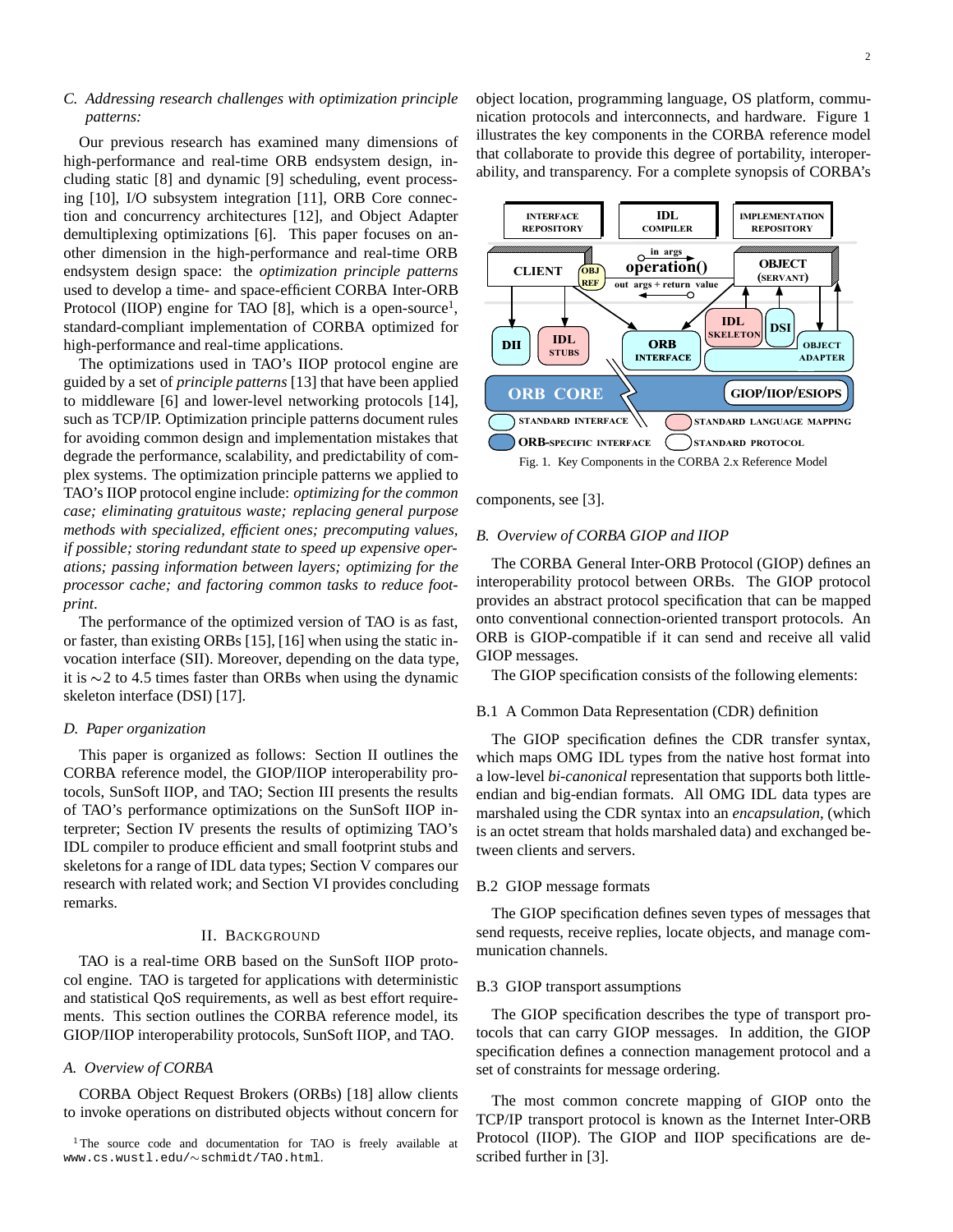## *C. Overview of the SunSoft IIOP Protocol Engine*

SunSoft IIOP is a freely available, open-source<sup>2</sup> implementation of IIOP version 1.0. The key features and architecture of SunSoft IIOP are outlined below.

### C.1 CORBA Features Supported by SunSoft IIOP

The SunSoft IIOP protocol engine is written in C++ and provides the features of a CORBA ORB Core. It handles connection management, socket endpoint demultiplexing, concurrency control, and the IIOP protocol. It is not a complete ORB, however, since it lacks an IDL compiler, an Implementation Repository, and a Portable Object Adapter (POA).

On the client-side, SunSoft IIOP provides a *static invocation interface* (SII) and a *dynamic invocation interface* (DII). The SII is used by client-side stubs. The DII is used by clients that have no compile-time knowledge of the operations they invoke. Thus, the DII allows clients to create CORBA requests at run-time.

In SunSoft IIOP, requests are created and parameters marshaled using the Request, NVList, NamedValue, and TypeCode *pseudo-object* interfaces defined by CORBA. Pseudo-objects are entities that are neither CORBA primitive types nor constructed types. Operations on pseudo-object references cannot be invoked using the DII mechanism since the interface repository does not keep any information about them. In addition, pseudo-objects are *locality constrained*, *i.e.*, they cannot be transferred as parameters to operations of an IDL interface.

SunSoft IIOP supports dynamic skeletons via the dynamic skeleton interface (DSI). The DSI is used by applications and ORB bridges [3] that have no compile-time knowledge of the interfaces they implement. Thus, the DSI parses incoming requests, unmarshals their parameters, and demultiplexes requests to the appropriate servants.

Servers that use the SunSoft DSI mechanism must provide TypeCode information used to interpret incoming requests and demarshal the parameters. TypeCodes are CORBA pseudoobjects that describe the format and layout of primitive and constructed IDL data types in the incoming request stream. This information is used by SunSoft IIOP's interpretive marshaling engine for each data type as it is marshaled and transmitted over a network.

### C.2 The Sunsoft IIOP Software Architecture

The components in SunSoft IIOP are shown in Figure 2. The TypeCode (de)marshaling protocol engine is the primary component of SunSoft IIOP. SunSoft IIOP's protocol engine is an interpreter that encodes or decodes parameter data by identifying their TypeCodes at run-time using the kind field of each TypeCode object.

SunSoft IIOP uses an interpreter to reduce the space utilization of its protocol engine. Minimizing the memory footprint of a protocol engine is important for embedded multimedia applications, such as hand-held PDAs. SunSoft IIOP's code size is less than 100 Kbytes on a real-time operating system like Vx-Works. ORBs with small memory footprints are also useful for

<sup>2</sup>See ftp://ftp.omg.org/pub/interop/ for the SunSoft IIOP source code.



Fig. 2. Components in the SunSoft IIOP Implementation

general-purpose operating systems since the protocol interpreter can be small enough to fit entirely within a processor cache.

Each component of the SunSoft IIOP software architecture is outlined below:

C.2.a The TypeCode::traverse method. The SunSoft IIOP interpreter is implemented within the traverse method of the TypeCode class. All parameter marshaling and demarshaling is performed interpretively by traversing the data structure according to the layout of the TypeCode/Request tuple passed to traverse. This method is passed a pointer to a visit method (described below), which interprets CORBA requests based on their TypeCode layout. The request part of the tuple contains the data that was passed by an application on the client-side or received from the OS protocol stack on the server-side.

C.2.b The visit method. The TypeCode interpreter invokes the visit method to marshal or demarshal the data associated with the TypeCode it is currently interpreting. The visit method is a pointer that contains the address of one of the four methods described below:

 *The* CDR::encoder *method:* The encoder method of the CDR class converts application data types from their native host representation into the CDR representation used to transmit CORBA requests over a network.

 *The* CDR::decoder *method:* The decoder method of the CDR class is the inverse of the encoder method. It converts request values from the incoming CDR stream into the native host representation.

 *The* deep copy *method:* The deep copy method is used by the SunSoft DII mechanism to allocate storage and marshal parameters into the CDR stream using the TypeCode interpreter.

 *The* deep free *method:* The deep free method is used by the SunSoft DSI server to release dynamically allocated memory after incoming data has been demarshaled and passed to a server application.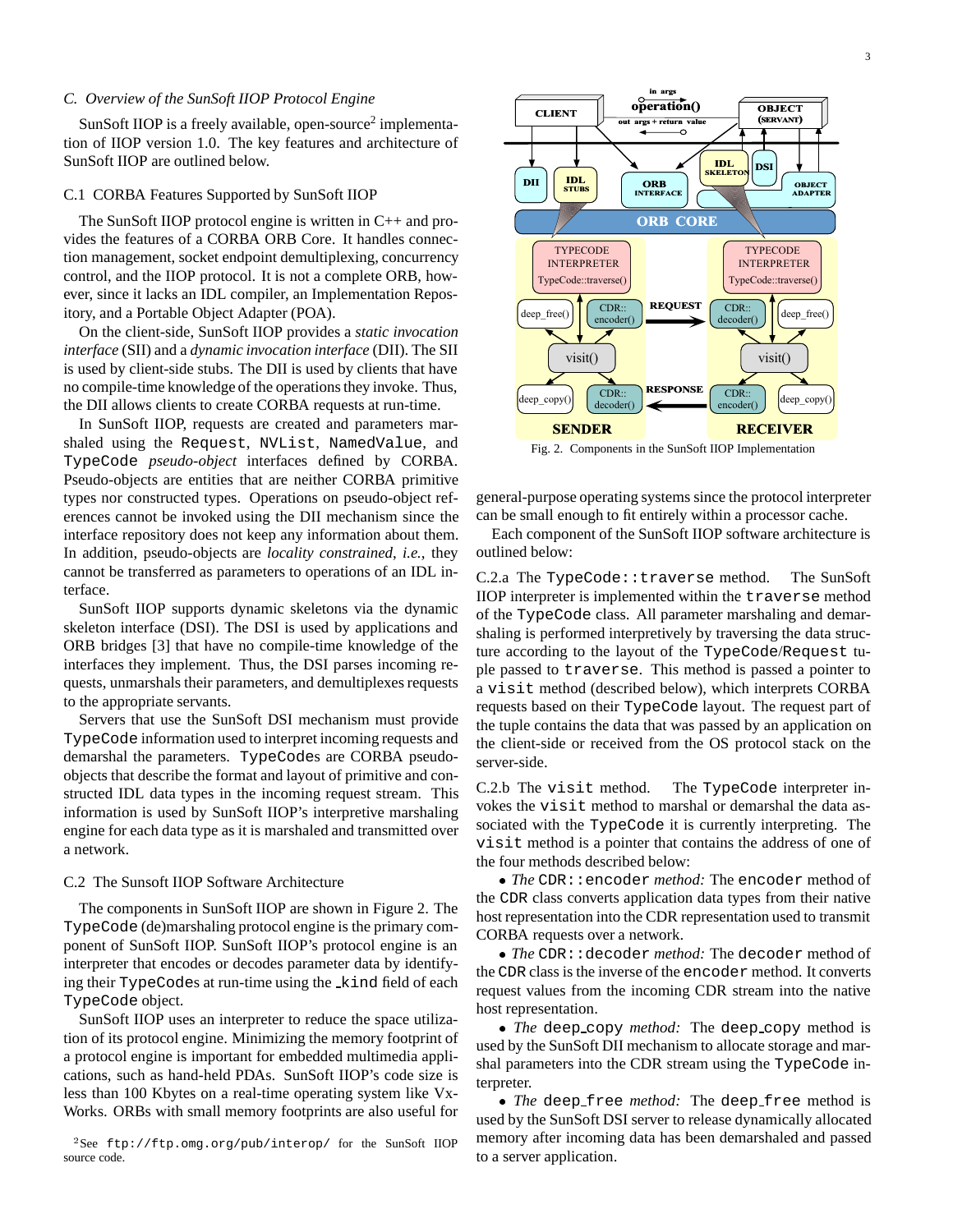C.2.c The utility methods. The following SunSoft IIOP methods perform various ORB utility tasks:

 *The* calc nested size and alignment *method:* This method calculates the size and alignment of composite IDL data types like structs or unions.

 *The* struct traverse *method:* The TypeCode interpreter uses this method to traverse the fields in an IDL struct recursively.

Section II-C.3 examines the run-time behavior of SunSoft IIOP by tracing the path taken by requests used to transmit the sequence of BinStructs shown below:

```
// BinStruct is 32 bytes (including padding).
struct BinStruct
{
  short s; char c; long l;
 octet o; double d; octet pad[8]
};
// Richly typed data.
interface ttcp_throughput
{
  typedef sequence<BinStruct> StructSeq;
  // similarly for the rest of the types
  // Operations to send various data type sequences.
 oneway void sendStructSeq (in StructSeq ts);
  // similarly for rest of the types
};
```
The performance of SunSoft IIOP for these data types is examined in Section III.

## C.3 Tracing the Data Path of a SunSoft IIOP Request

To illustrate the run-time behavior of SunSoft IIOP, we trace the path taken by requests that transmit a sequence of BinStructs. We show how the TypeCode interpreter consults the TypeCode information as it (de)marshals parameters. We use the same BinStruct in this example and in our optimization experiments described in Section III-B.1.

C.3.a Client-side Data Path. The client-side data path is shown in Figure 3. This figure depicts the path traced by outgoing client requests through the TypeCode interpreter. The CDR::encoder method marshals the parameters from native host format into a CDR representation suitable for transmission on the network.

The client uses the do\_call method, which is the static invocation interface (SII) API provided by SunSoft IIOP. This method uses the TypeCode interpreter to marshal the parameters and send the client requests. The dynamic invocation interface (DII) mechanism uses the do dynamic call method to send client requests.

Although the do call and do dynamic call methods play similar roles, their type signatures are different. The do call is used by IDL compiler-generated stubs to send client requests. The do dynamic call is used by the ORB's DII API *(i.e.*, send oneway and invoke) to send client requests. The do dynamic call is passed an NVList that contains the parameters of the operation being invoked. In addition, it is passed a flag indicating whether the operation is oneway or two-way, a string argument that represents the operation name, and a NamedValue pseudo-object that holds the results.



Fig. 3. Sender-side Datapath for the Original SunSoft IIOP Implementation

The do call method creates a CDR stream into which operations for CORBA parameters are marshaled before they are sent over the network. To marshal the parameters, do\_call uses the CDR::encoder visit method. For primitive types, such as octet, short, long, and double, the CDR::encoder method marshals them into the CDR stream using the lowest-level  $CDR:$ : put methods. For constructed data types, such as IDL structs and sequences, the encoder recursively invokes the TypeCode interpreter.

The traverse method of the TypeCode interpreter consults the TypeCode layout passed to it by an application to determine the data types contained in a composite data type, such as a struct or union. For each member of a composite data type, the interpreter invokes the same visit method that invoked it. In our case, the encoder is the visit method that originally called the interpreter. This process continues recursively until all parameters have been marshaled. At this point, the request is transmitted over the network via the invoke method of the GIOP:: Invocation class.

C.3.b Server-side Data Path. The server-side data path is shown in Figure 4. This figure depicts the path traced by incoming client requests through the SunSoft IIOP TypeCode interpreter. An event handler (TCP OA) waits in the ORB Core for incoming data. After a CORBA request is received, its GIOP type is decoded and the Object Adapter demultiplexes the request to the appropriate operation of the target object. The CDR::decoder method then unmarshals the parameters from the CDR representation into the server's native host format. Finally, the server's dispatching mechanism dispatches the request to the skeleton of the target object by invoking an upcall on a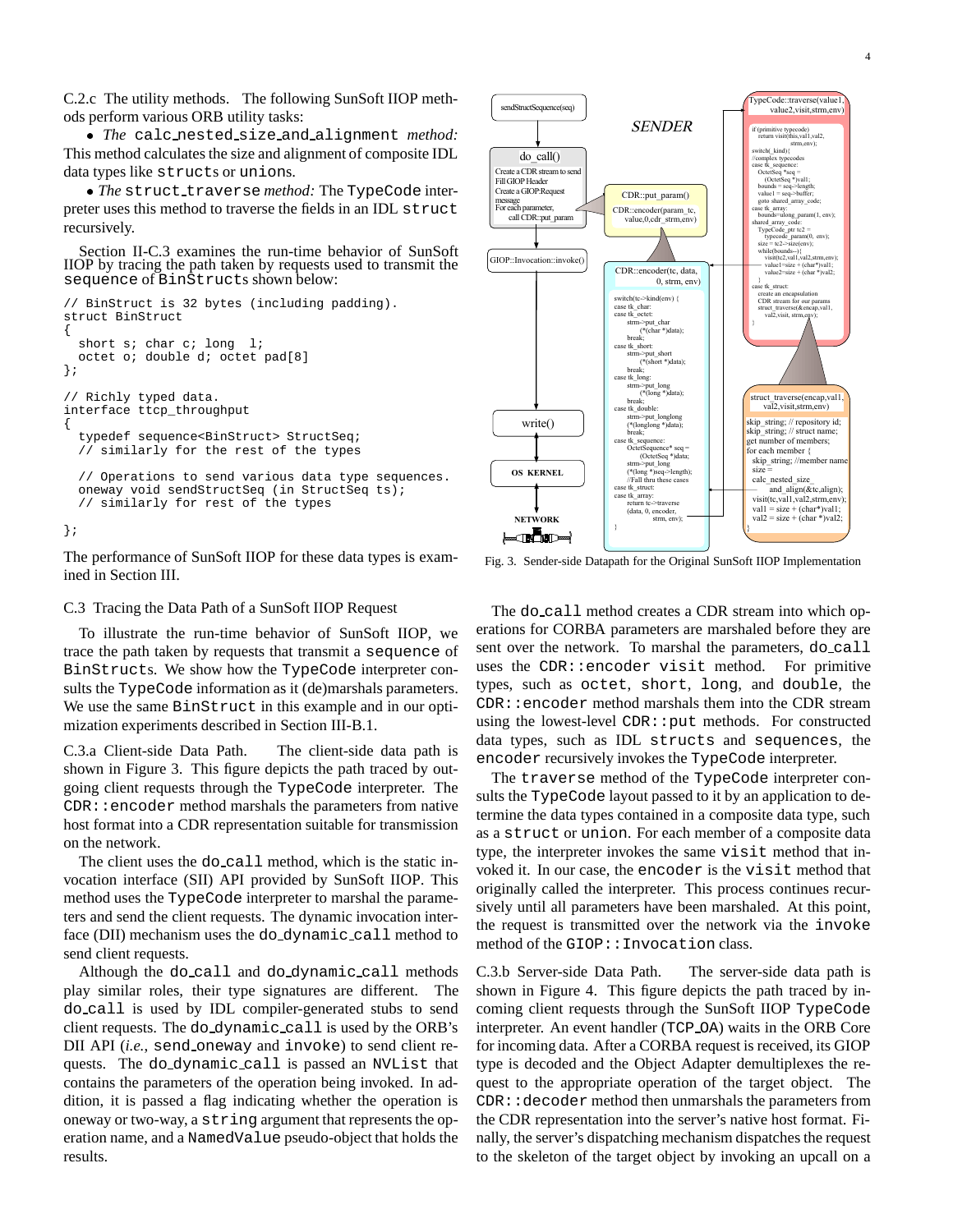

Fig. 4. Receiver-side Datapath for the Original SunSoft IIOP Implementation

### user-supplied servant method.

The SunSoft IIOP receiver supports the DSI mechanism. Therefore, an NVList CORBA pseudo-object is created and populated with the TypeCode information for the parameters retrieved from the incoming request. These parameters are retrieved by calling the params method of the ServerRequest class. Similar to the client-side data path, the server's TypeCode interpreter uses the CDR:: decoder visit method to unmarshal individual data types into a parameter list. These parameters are subsequently passed to the server application's servant method.

### *D. Overview of TAO*

To avoid unnecessarily re-inventing existing ORB components, TAO is based on SunSoft IIOP's protocol engine. However, SunSoft IIOP has the following limitations:

### D.1 Lack of complete ORB features

Although SunSoft IIOP provides an ORB Core, an IIOP protocol engine, and a DII and DSI implementation, it lacks an IDL compiler, an Implementation Repository, and a Portable Object Adapter (POA). TAO implements these missing features and provides several new features, such as real-time scheduling and dispatching mechanisms [8].

### D.2 Lack of real-time features

SunSoft IIOP provides no support for real-time features. For instance, it uses a FIFO strategy for scheduling and dispatching client IIOP requests. FIFO strategies can yield unbounded priority inversions when lower priority requests block the execution of higher priority requests [12]. TAO is designed carefully to prevent unbounded priority inversions. For instance, it provides a flexible scheduling service [8], [9] that utilizes QoS information associated with the I/O subsystem [11] to schedule and dispatch requests according to their end-to-end priorities. To enable

this, TAO extends SunSoft IIOP to allow separate IIOP connections to run within real-time threads with suitable priorities [19].

## D.3 Lack of IIOP optimizations

As described in Section III, SunSoft IIOP incurs relatively high performance overhead due to excessive marshaling/demarshaling overhead, data copying, and high-levels of function call overhead. Therefore, we applied the following optimization principle patterns [14], [6] that improved its performance considerably: *(1) optimizing for the common case, (2) eliminating gratuitous waste, (3) replacing general-purpose methods with efficient special-purpose ones, (4) precomputing values, if possible, (5) storing redundant state to speed up expensive operations, (6) passing information between layers, and (7) optimizing for processor cache affinity.* As shown in Section III, our optimizations yielded speedups of 2 to 6.7 for various types of OMG IDL data.

TAO alleviates the limitations with SunSoft IIOP described above to create a complete real-time ORB endsystem. TAO is a high-performance, real-time ORB endsystem targeted for applications with deterministic and statistical QoS requirements, as well as "best-effort" requirements. The TAO ORB endsystem contains the network interface, OS, communication protocol, and CORBA-compliant middleware components and features shown in Figure 5. TAO supports the standard OMG CORBA



Fig. 5. Components in the TAO Real-time ORB Endsystem

reference model [3], with many enhancements [19], [6], [11] designed to overcome the shortcomings of conventional ORBs for high-performance and real-time applications.

TAO is developed atop lower-level middleware called ACE [20], which implements core concurrency and distribution patterns [21] for communication software. ACE provides reusable C++ wrapper facades and framework components that support the QoS requirements of high-performance, real-time applications. ACE runs on a wide range of OS platforms, in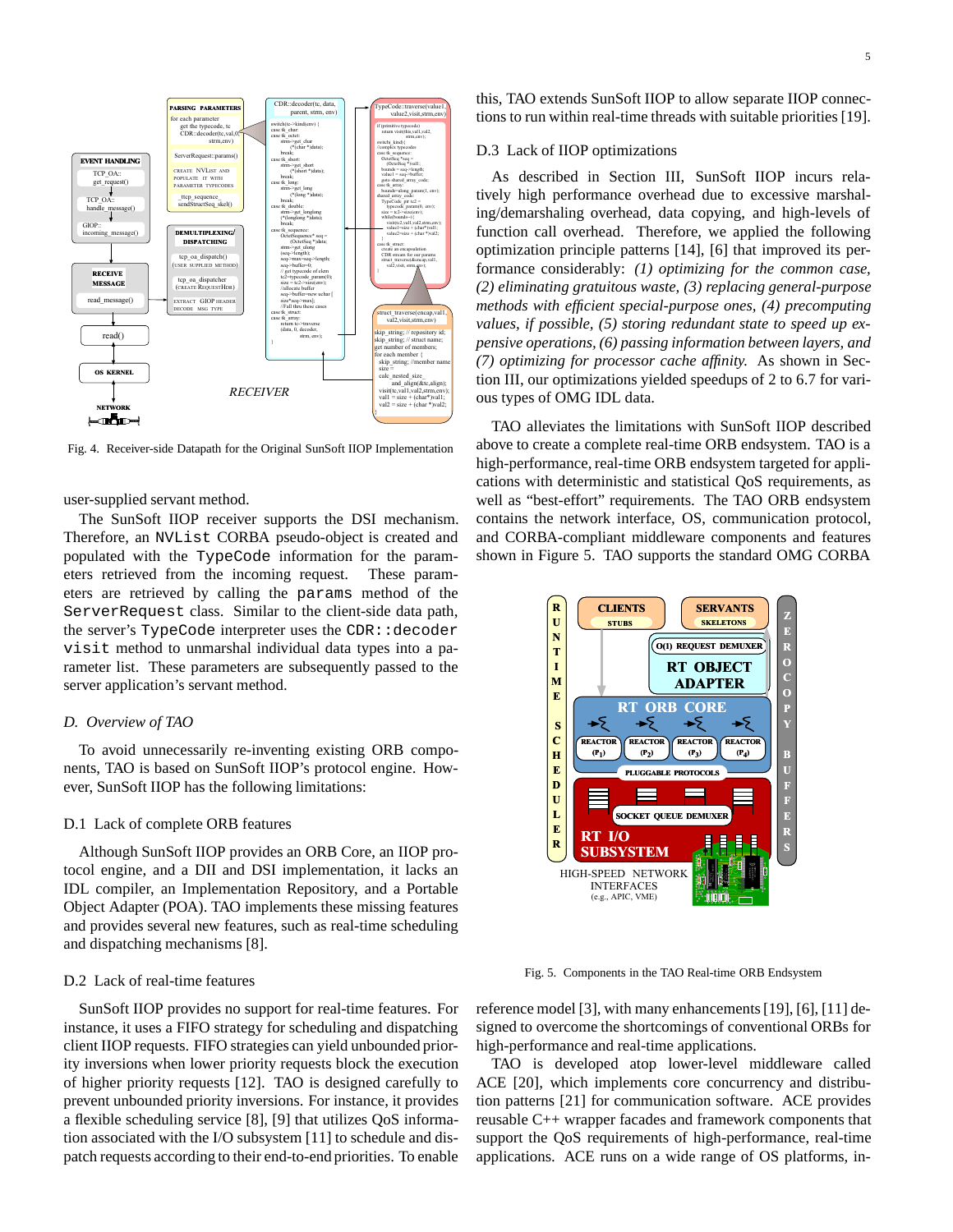cluding Win32, most versions of UNIX, and real-time operating systems like Sun/Chorus ClassiX, LynxOS, and VxWorks.

## III. OPTIMIZING TAO'S IIOP INTERPRETER

As explained in Section II-C, SunSoft IIOP is a protocol engine that implements IIOP version 1.0 using a TypeCode interpreter to (de)marshal operation parameters. The interpretive design and lack of optimizations in SunSoft IIOP degrades its performance substantially and renders it unsuitable to support performance-sensitive embedded multimedia applications. This section describes how we used a measurement-driven methodology, guided by optimization principle patterns, to improve the performance of SunSoft IIOP for the TAO real-time ORB.

### *A. CORBA/ATM Testbed Environment*

### A.1 Hardware and Software Platforms

The experiments in this section were conducted using a FORE systems ASX-1000 ATM switch connected to two dualprocessor UltraSPARC-2s running SunOS 5.5.1. The ASX-1000 is a 96 Port, OC12 622 Mbps/port switch. Each UltraSparc-2 contains two 168 MHz Super SPARC CPUs with a 1 Megabyte cache per-CPU. The SunOS 5.5.1 TCP/IP protocol stack is implemented using the STREAMS communication framework. Each UltraSparc-2 has 256 Mbytes of RAM and an ENI-155s-MF ATM adaptor card, which supports 155 Megabits per-sec (Mbps) SONET multimode fiber. The Maximum Transmission Unit (MTU) on the ENI ATM adaptor is 9,180 bytes. Each ENI card has 512 Kbytes of on-board memory. A maximum of 32 Kbytes is allotted per ATM virtual circuit connection for receiving and transmitting frames (for a total of 64 K). This allows up to eight switched virtual connections per card. The CORBA/ATM hardware platform is shown in Figure 6.



Fig. 6. Hardware for the CORBA/ATM Testbed

### A.2 Traffic Generator for Throughput Measurements

Traffic for the experiments was generated and consumed by an extended version of the widely available ttcp [22] protocol benchmarking tool. We extended ttcp for use with SunSoft IIOP. We hand-crafted the stubs and skeletons for the different

operations defined in the interface. Our hand-crafted client-side stubs use SunSoft IIOP's SII API, *i.e.*, the do\_call method. The do\_call method provides an interface to pass client operation arguments to the ORB's interpretive (de)marshaling engine. On the server-side, the Object Adaptor uses a callback method supplied by the ttcp server application to dispatch incoming requests and their parameters to the target object.

Our ttcp tool measures end-to-end data transfer throughput in Mbps from a transmitter process to a remote receiver process across an ATM network. The flow of user data for each version of ttcp is uni-directional, with the transmitter flooding the receiver with a user-specified number of data buffers. Various sender and receiver parameters may be selected at run-time. These parameters include the number of data buffers transmitted, the size of data buffers, and the type of data in the buffers. In all our experiments the underlying socket queue sizes were enlarged to 64 Kbytes, which is the maximum supported on SunOS 5.5.1.

The following data types were used for all the tests: primitive types (short, char, long, octet, double) and a C++ struct composed of all the primitives (BinStruct). The size of the BinStruct is 32 bytes. SunSoft IIOP transferred the data types using IDL sequences, which are dynamicallysized arrays. The sender-side transmitted data buffer sizes of a specific data type incremented in powers of two, ranging from 1 Kbytes to 128 Kbytes. These buffers were sent repeatedly until a total of 64 Mbytes of data was transmitted.

## A.3 Profiling Tools

The profile information for the empirical analysis was obtained using the Quantify [23] performance measurement tool. Quantify analyzes performance bottlenecks and identifies sections of code that dominate execution time. Unlike traditional sampling-based profilers (such as the UNIX gprof tool), Quantify reports results without including its own overhead. In addition, Quantify measures the overhead of system calls and third-party libraries without requiring access to source code.

All data is recorded in terms of machine instruction cycles and converted to elapsed times according to the clock rate of the machine. The collected data reflect the cost of the original program's instructions and automatically exclude any Quantify counting overhead.

Additional information on the run-time behavior of the code such as system calls made, their return values, signals, number of bytes written to the network interface, and number of bytes read from the network interface are obtained using the UNIX truss utility, which traces system calls made by an application. truss was used to observe the return values of system calls, such as read and write, which indicates the number of times that buffers were written to and read from the network.

## *B. Performance Results and Benefits of Optimization Principle Patterns*

## B.1 Methodology

CORBA implementations like SunSoft IIOP are representative of complex communication software. Optimizing such software is hard since seemingly minor "mistakes," such as ex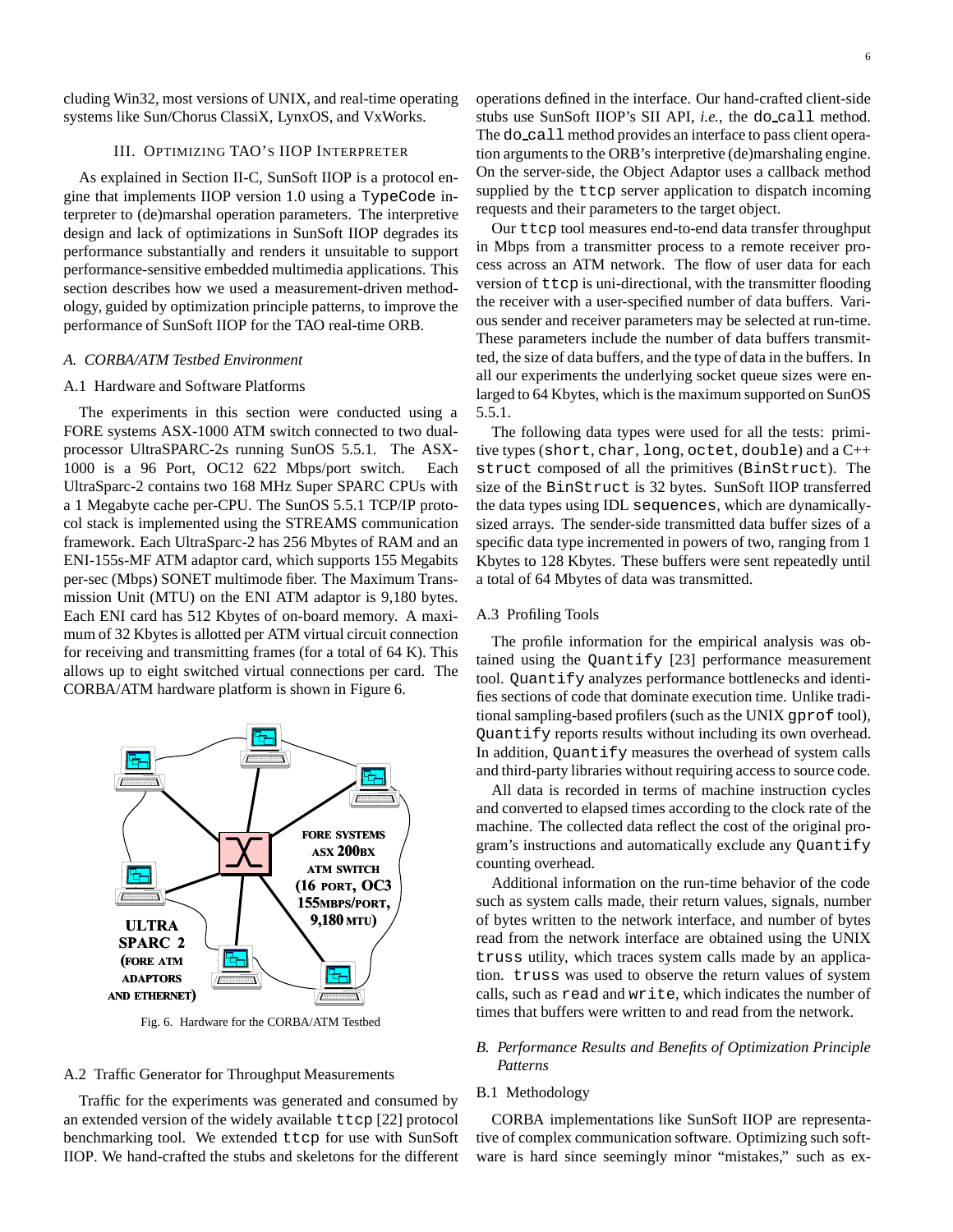cessive data copying, dynamic allocation, or locking, can reduce performance significantly [15], [12]. Therefore, developing high-performance, predictable, and space-efficient ORBs requires an iterative, multi-step optimization process. First, we measured the performance of the ORB with blackbox and whitebox benchmarks to pinpoint key sources of overhead. Next, we analyzed these sources of overhead carefully and systematically applied optimization principle patterns to remove the bottlenecks. We repeated this optimization process until no major performance bottlenecks remained.

This section describes the optimizations we applied to Sun-Soft IIOP to improve its throughput performance. First, we show the performance of the original SunSoft IIOP for various IDL data types. Next, we use  $Quantify$  to illustrate the key sources of overhead in SunSoft IIOP. Finally, we describe the benefits applying specific optimization principle patterns to improve the performance of SunSoft IIOP.

The optimizations described in this section are based on the core principle patterns shown in Table I for implementing protocols efficiently. [14], [6] describe a family of optimization

| 77 | <b>Principle Pattern</b>                                   |
|----|------------------------------------------------------------|
|    | Optimize for the common case                               |
|    | Eliminate gratuitous waste                                 |
|    | Replace inefficient general-purpose methods with efficient |
|    | special-purpose ones                                       |
|    | Precompute values, if possible                             |
| .5 | Store redundant state to speedup expensive operations      |
| 6  | Pass information between layers                            |
|    | Optimize for the processor cache                           |

TABLE I OPTIMIZATION PRINCIPLE PATTERNS FOR EFFICIENT PROTOCOL IMPLEMENTATIONS

principle patterns and illustrates how they have been applied in existing protocol implementations, such as TCP/IP. This section focuses on the optimization principle patterns we applied systematically to improve the performance of SunSoft IIOP. We focused on these principle patterns since our experiments revealed they were the most strategic to improving SunSoft IIOP's performance. When describing our optimizations, we refer to these principle patterns and empirically show how their use is justified.

The SunSoft IIOP optimizations were performed in the following three steps, corresponding to the principle patterns from Table I:

1. *Aggressive inlining to optimize for the common case* – which is discussed in Section III-B.3;

2. *Precomputing, adding redundant state, passing information through layers, eliminating gratuitous waste, and specializing generic methods* – which is discussed in Section III-B.4;

3. *Optimizing for the processor cache* – which is discussed in Section III-B.5.

The order we applied the principle patterns was based on the most significant sources of overhead identified empirically at each step and the principle pattern(s) that most effectively reduced the overhead. For each step, we describe the principle patterns and specific optimization techniques that were applied to reduce the overhead remaining from previous steps. After



Fig. 7. Throughput for the Original SunSoft IIOP Implementation

each step, we show the improved throughput measurements for selected data types. In addition, we compare the throughput obtained in the previous steps with that obtained in the current step.

The comparisons focus on data types that exhibited the widest range of performance, *i.e.*, double and BinStruct. As shown below, the first optimization step did not improve performance significantly. However, this step was necessary since it revealed the actual sources of overhead, which were then alleviated by the optimizations in subsequent steps.

## B.2 Performance of the Original SunSoft IIOP Implementation

B.2.a Sender-side performance. Figure 7 illustrates the senderside throughput obtained by sending 64 Mbytes of various data types for buffer sizes ranging from 1 Kbytes to 128 Kbytes (incremented by powers of two). The figure compares Sun-Soft IIOP with a hand-optimized baseline implementation using TCP/IP and sockets. These results indicate that different data types achieved substantially different levels of throughput.

The highest ORB throughput results from sending doubles, whereas BinStructs displayed the worst behavior. This variation in behavior stems from the (de)marshaling overhead for different data types. In addition, the original implementation of the interpretive (de)marshaling engine in SunSoft IIOP incurred a large number of recursive method calls.

Figure 8 presents the results of using Quantify to send 64 Mbytes of doubles and BinStructs using a 128 Kbyte sender buffer. The results reveal that the sender spends  $\sim 90\%$ of its run-time performing write system calls to the network. This overhead stems from the transport protocol flow control enforced by the receiving side, which cannot keep pace with the sender due to excessive presentation layer overhead. Table II provides detailed Quantify measurements indicating the time taken by dominant operations and the number of times they were invoked.

B.2.b Receiver-side performance. The Quantify analysis for the receiver-side is shown in Figure 9 and Table III. The receiver-side results<sup>3</sup> for sending primitive data types indicate

<sup>&</sup>lt;sup>3</sup>Throughput measurements from the receiver-side were nearly identical to the sender measurements and are not presented here.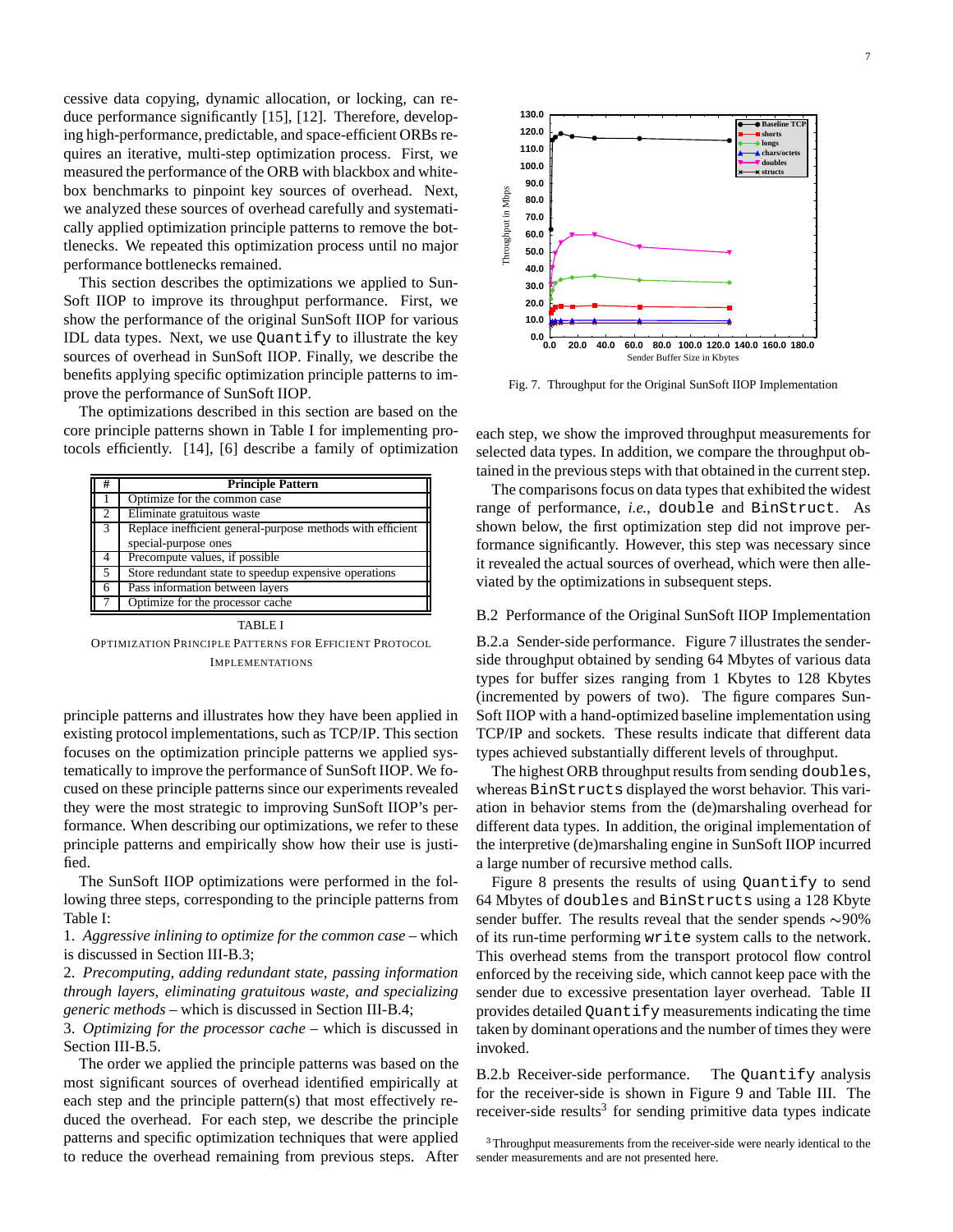

Fig. 8. Sender-side Overhead in the Original IIOP Implementation



Fig. 9. Receiver-side Overhead in the Original IIOP Implementation

| Data Type | <b>Analysis</b>                     |         |               |               |
|-----------|-------------------------------------|---------|---------------|---------------|
|           | <b>Method Name</b>                  | msec    | <b>Called</b> | $\frac{0}{2}$ |
| double    | write                               | 78.051  | 512           | 93.33         |
|           | put_longlong                        | 2,250   | 8.388.608     | 2.69          |
|           | CDR::encoder                        | 1,605   | 8,393,216     | 1.92          |
|           | TypeCode: : traverse                | 1.300   | 1.024         | 1.55          |
| long      | write                               | 134,141 | 512           | 92.92         |
|           | put long                            | 3.799   | 16,780,288    | 2.63          |
|           | $CDR:$ : encoder                    | 3,303   | 16,781,824    | 2.29          |
|           | TypeCode::traverse                  | 2,598   | 1,024         | 1.80          |
| short     | write                               | 265,392 | 512           | 93.02         |
|           | put_short                           | 7.593   | 33.554.432    | 2.66          |
|           | CDR::encoder                        | 6,598   | 33,559,040    | 2.31          |
|           | TypeCode::traverse                  | 5,195   | 1,024         | 1.82          |
| octet     | write                               | 530.134 | 512           | 93.43         |
|           | $CDR: \in \overline{\text{ncoder}}$ | 15.986  | 67.113.472    | 2.82          |
|           | put byte                            | 10,391  | 67,118,080    | 1.83          |
|           | TypeCode::traverse                  | 10,388  | 1.024         | 1.83          |
| BinStruct | write                               | 588,039 | 512           | 88.65         |
|           | get long                            | 19.846  | 44,053,504    | 2.99          |
|           | calc_nested_size                    | 11,499  | 14,683,648    | 1.73          |
|           | $CDR: \in \mathbb{C}$ ncoder        | 10.394  | 31,461,888    | 1.57          |
|           | TypeCode::traverse                  | 8,803   | 4,195,328     | 1.33          |

TABLE II

SENDER-SIDE OVERHEAD IN THE ORIGINAL IIOP IMPLEMENTATION

that most run-time overhead is incurred by the following methods:

1. *The* TypeCode *interpreter* – *i.e.*, the traverse method in class TypeCode.

2. *The CDR methods that retrieve the value from the incoming data* – *e.g.,* get long and get short.

3. *The* deep free *method* – which deallocates memory. 4. *The* CDR::decoder *method* – The receiver spends a significant amount of time traversing the BinStruct TypeCode (struct\_traverse) and calculating the size and alignment of each member in the struct.

As noted above, the receiver's run-time costs adversely affect the sender by increasing the time required to perform write system calls to the network due to flow control.

The remainder of this section describes the various optimization principle patterns we applied to SunSoft IIOP, as well as the motivations and consequences of applying these optimizations. After applying the optimizations, we examine the new throughput measurements for sending different data types. In addition, we show how our optimizations affect the performance of the best case (doubles) and the worst case (BinStruct). Likewise, detailed profiling results from Quantify are provided only for the best and the worst cases.

Figures 8 and 9 illustrate the SunSoft IIOP receiver is the primary performance bottleneck. Therefore, our initial set of optimizations are designed to improve receiver performance. Likewise, since the receiver is the bottleneck, we only show its Quantify profile measurements.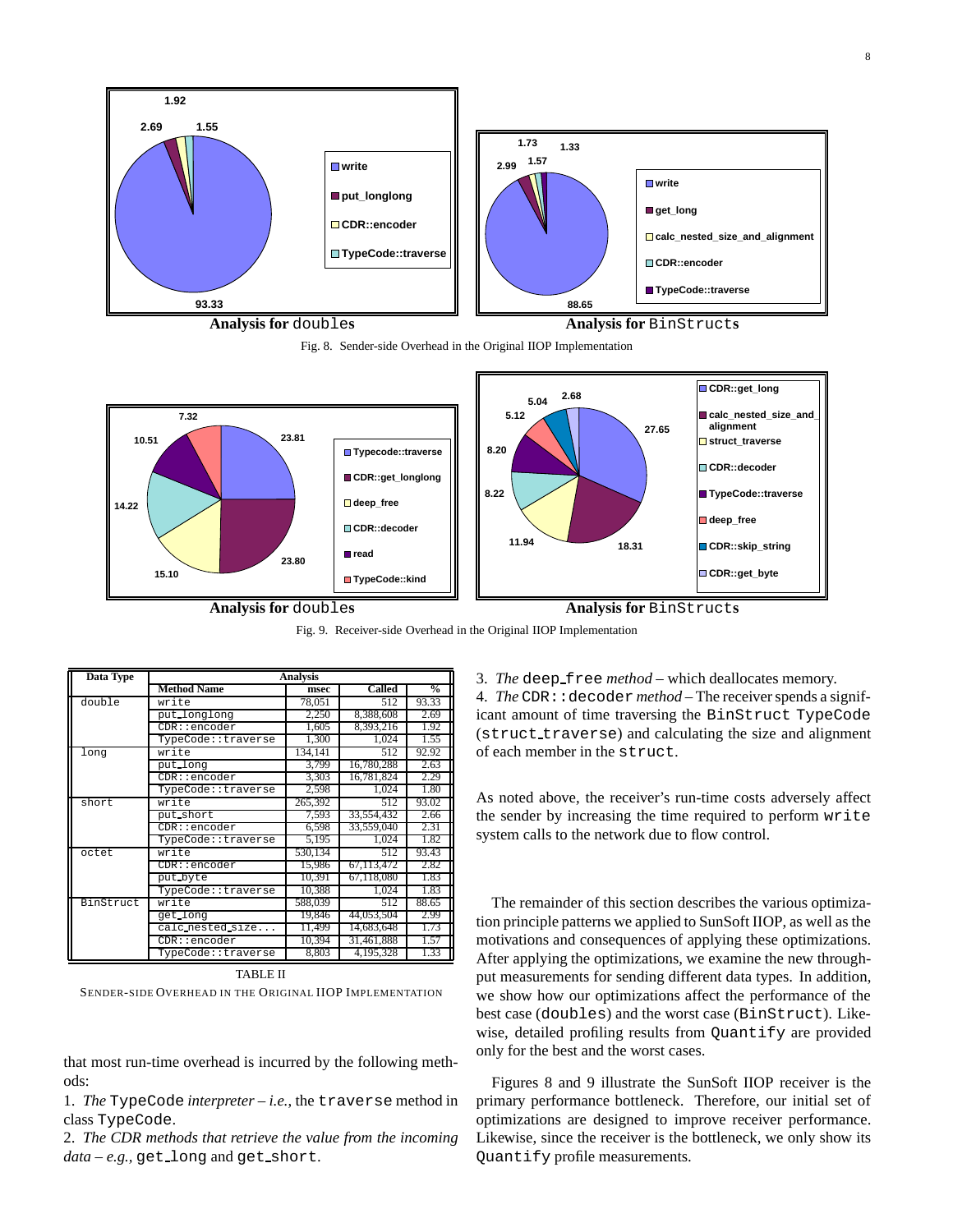| Data Type |                    | <b>Analysis</b> |            |       |
|-----------|--------------------|-----------------|------------|-------|
|           | <b>Method Name</b> | msec            | Called     | %     |
| double    | TypeCode::traverse | 2.598           | 1.539      | 23.81 |
|           | CDR::get_longlong  | 2,596           | 8,388,608  | 23.80 |
|           | deep free          | 1,648           | 8,389,633  | 15.10 |
|           | CDR::decoder       | 1,551           | 8,395,797  | 14.22 |
|           | read               | 1,146           | 1.866      | 10.51 |
|           | TypeCode::kind     | 799             | 8,389,120  | 7.32  |
| long      | TypeCode::traverse | 5.194           | 1.539      | 25.31 |
|           | CDR::get_long      | 4.596           | 16.783.379 | 22.40 |
|           | deep_free          | 3,296           | 16,778,241 | 16.06 |
|           | CDF: decoder       | 3,099           | 16,784,405 | 15.10 |
|           | read               | 1,682           | 2,574      | 8.20  |
|           | TypeCode::kind     | 1,598           | 16,777,728 | 7.79  |
| short     | TypeCode::traverse | 10.387          | 1.539      | 27.22 |
|           | CDR::get_short     | 9.188           | 33.554.432 | 24.07 |
|           | deep_free          | 6,591           | 33,554,457 | 17.27 |
|           | CDF: decoder       | 6.195           | 33,561,621 | 16.23 |
|           | TypeCode::kind     | 3,196           | 33,554,944 | 8.37  |
| octet     | TypeCode::traverse | 20,773          | 1.539      | 29.30 |
|           | CDF: decoder       | 13,984          | 67,116,053 | 19.73 |
|           | deep free          | 13.182          | 67,109,889 | 18.59 |
|           | CDR::get byte      | 10.787          | 67,118,113 | 15.22 |
|           | TypeCode::kind     | 6,391           | 67,109,376 | 9.02  |
| BinStruct | CDR:: qet long     | 35,091          | 83,921,427 | 27.65 |
|           | calc nested size   | 23,001          | 29,370,880 | 18.31 |
|           | struct_traverse    | 15.154          | 4,194,304  | 11.94 |
|           | CDR::decoder       | 10,436          | 33,561,621 | 8.22  |
|           | TypeCode::traverse | 10,401          | 6,292,995  | 8.20  |
|           | deep_free          | 6,492           | 14,681,089 | 5.12  |
|           | CDF:skipstrin      | 6.394           | 33,566,720 | 5.04  |
|           | CDF: get byte      | 3,399           | 21,153,313 | 2.68  |
|           | TABLE III          |                 |            |       |

RECEIVER-SIDE OVERHEAD IN THE ORIGINAL IIOP IMPLEMENTATION

## B.3 Optimization Step 1: Inlining to Optimize for the Common Case

B.3.a Problem: high invocation overhead for small, frequently called methods. This subsection describes an optimization to improve the performance of IIOP receivers. We applied principle pattern 1 from Table I, which *optimizes for the common case*. Figure 9 illustrates that the appropriate get method of the CDR class must be invoked to retrieve the data from the incoming stream into a local copy. For instance, depending on the data type, methods like CDR::get\_long or  $CDR: qet\_longLong are called between 10-80 million times$ to decode 64 Mbytes of data, as indicated in Table III. Since these get methods are invoked quite frequently they are prime targets for our first optimization step.

B.3.b Solution: inline method calls. Our solution to reduce invocation overhead for small, frequently called methods was to inline these methods. Initially, we used the C++ inline language feature.

B.3.c Problem: lack of C++ compiler support for aggressive inlining. Our intermediate Quantify results after inlining, shown in Figure 10, reveal that supplying the inline keyword to the compiler does not always work since the compiler occasionally ignores this "hint." Likewise, inlining some methods may cause others to become "non-inlined." This occurs since the originally inlined operations (*e.g.,* ptr align binary) now invoke newly inlined operations thereby increasing their size. The C++ compiler then chooses not to inline operations that were inlined originally.

B.3.d Solution: replace inline methods with preprocessor macros. To ensure inlining for all small, frequently called

methods, we employ a more aggressive inlining strategy. This strategy *forcibly* inlined methods like ptr align binary (which aligns a pointer at the specified byte alignment) using preprocessor macros instead of as C++ inline methods.

In addition, the Sun C++ compiler did not inline certain methods, such as skip string and get longlong, due to their length. For instance, the code in method get\_longlong swaps 16 bytes in a manually un-rolled loop if the arriving data was in a different byte order. This increases the size of the code, which caused the C++ compiler to ignore the inline keyword.

To workaround the compiler design, we defined a helper method that performs byte swapping. This helper method is invoked only if byte swapping is necessary. This decreases the size of the code so that the compiler selected the method for inlining. For our experiments, this optimization was valid since transferred data between UltraSPARC machines with the same byte order.

B.3.e Optimization results. The throughput measurements after aggressive inlining are shown in Figure 11. Figures 12 and



Fig. 11. Throughput After Applying the First Optimization (inlining)

13 illustrate the effect of aggressive inlining on the throughput of doubles and BinStructs. Figures 12 and 13 also compare the new results with the original results. After aggressive inlining, the new throughput results indicate only a marginal (*i.e.*, 4%) increase in performance. Figures 14 and 15, and Tables IV and V show profiling measurements for the sender and receiver, respectively. As before, the analysis of overhead for the sender-side reveals that most run-time overhead stems from write calls to the network.

The receiver-side Quantify profile output reveals that aggressive inlining does force operations to be inlined. However, this inlining increases the code size for other methods such as struct traverse, CDR::decoder, and calc nested size and alignment, thereby increasing their run-time costs. As shown in Figures 3 and 4, these methods are called a large number of times, as indicated in Figure 15 and Table V.

Certain SunSoft IIOP methods such as CDR::decoder and TypeCode::traverse are large and general-purpose. Inlining the small methods described above causes further "code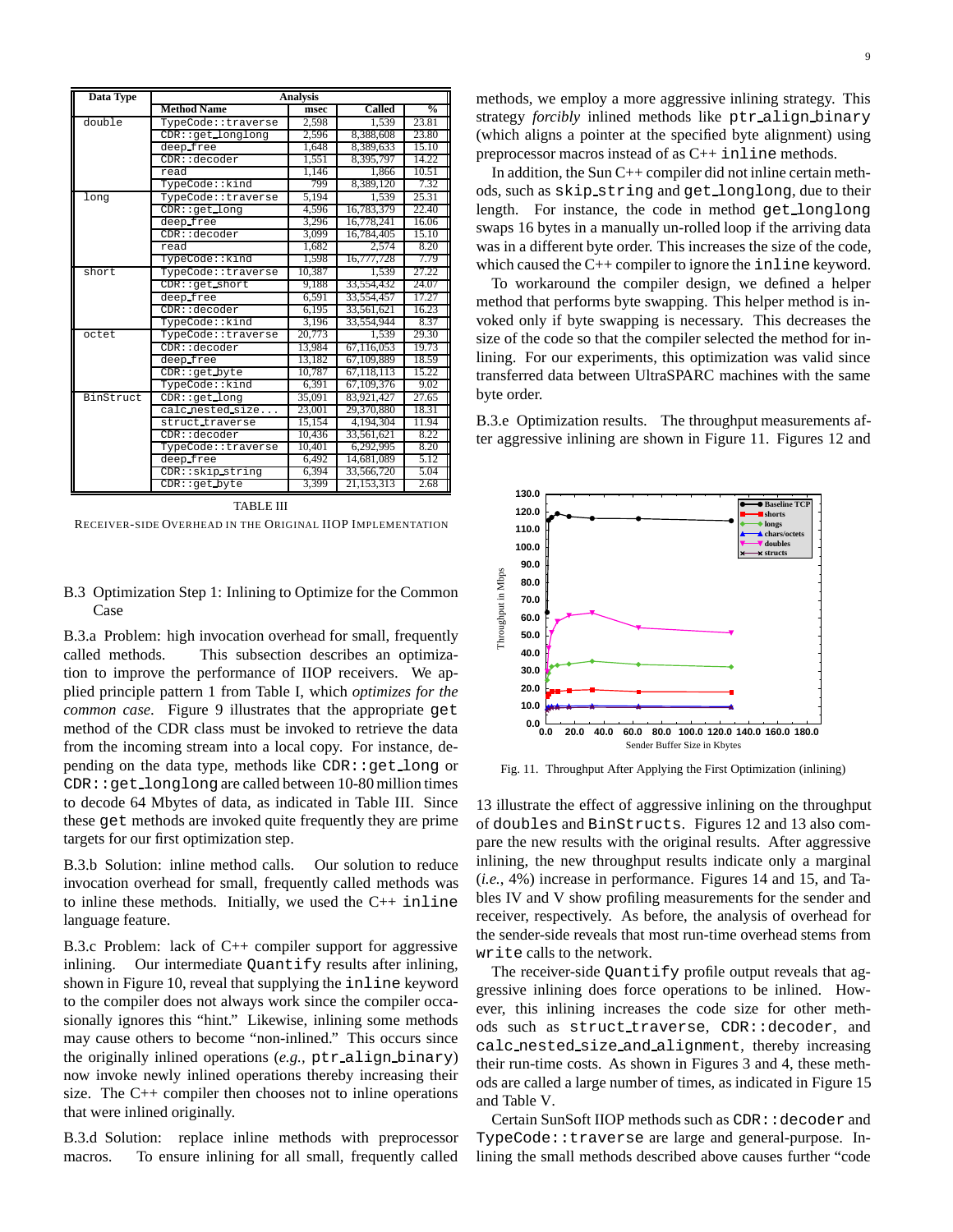

**Analysis for** double**s Analysis for** BinStruct**s**

Fig. 10. Receiver-side Overhead in the IIOP Implementation After Simple Inlining



Fig. 12. Throughput Comparison for Doubles After Applying the First Optimization (inlining)



Fig. 13. Throughput Comparison for Structs After Applying the First Optimization (inlining)

bloat" for these methods. Thus, when they call each other recursively a large number of times, very high method call overhead results. In addition, due to their large size, it is unlikely that code for both these methods can reside in the processor cache

| Data Type | <b>Analysis</b>                |         |               |               |
|-----------|--------------------------------|---------|---------------|---------------|
|           | <b>Method Name</b>             | msec    | <b>Called</b> | $\frac{6}{9}$ |
| double    | write                          | 59,260  | 512           | 92.40         |
|           | $CDR: \in \mathbb{C}$ rencoder | 3.154   | 8,393,216     | 4.92          |
|           | TypeCode::traverse             | 1.300   | 1.024         | 2.03          |
| BinStruct | write                          | 436.694 | 512           | 85.29         |
|           | calc_nested_size               | 14871   | 14,683,648    | 3.59          |
|           | $CDR: \in \mathbb{C}$ rencoder | 14.101  | 31,461,888    | 3.40          |
|           | struct traverse                | 12.425  | 2.097.152     | 3.00          |
| TARI E IV |                                |         |               |               |

SENDER-SIDE OVERHEAD AFTER APPLYING THE FIRST OPTIMIZATION (INLINING)

| Data Type | <b>Analysis</b>       |        |            |               |  |  |
|-----------|-----------------------|--------|------------|---------------|--|--|
|           | <b>Method Name</b>    | msec   | Called     | $\frac{0}{0}$ |  |  |
| double    | CDF: decoder          | 3.402  | 8,393,237  | 35.11         |  |  |
|           | TypeCode::traverse    | 2.598  | 1.539      | 26.82         |  |  |
|           | deep_free             | 1,648  | 8,389,633  | 17.01         |  |  |
|           | TypeCode::kind        | 799    | 8,389,120  | 8.25          |  |  |
| BinStruct | calc_nested_size      | 29,741 | 29,367,801 | 29.69         |  |  |
|           | struct_traverse       | 24,840 | 4,194,303  | 24.80         |  |  |
|           | CDF: decoder          | 14,641 | 33.554.437 | 14.62         |  |  |
|           | TypeCode::traverse    | 7.032  | 6.292.481  | 7.02          |  |  |
|           | TypeCode::param.count | 4.020  | 4.195.846  | 4.01          |  |  |
|           | deep free             | 6.492  | 14.681.089 | 4.97          |  |  |



at the same time, which explains why inlining does not result in significant performance improvement.

In summary, although our first optimization step did not improve performance dramatically, it helped to reveal the actual sources of overhead in the code, as explained in Section III-B.4.

B.4 Optimization Step 2: Precomputing, Adding Redundant State, Passing Information Through Layers, Eliminating Gratuitous Waste, and Specializing Generic Methods

B.4.a Problem: too many method calls. The aggressive inlining optimization in Section III-B.3 did not cause substantial improvement in performance due to the processor cache effects shown in this section and Section III-B.5.

Table V reveals that for sending structs, the highest cost methods are calc nested size and alignment, CDR::decoder, and struct traverse. These meth-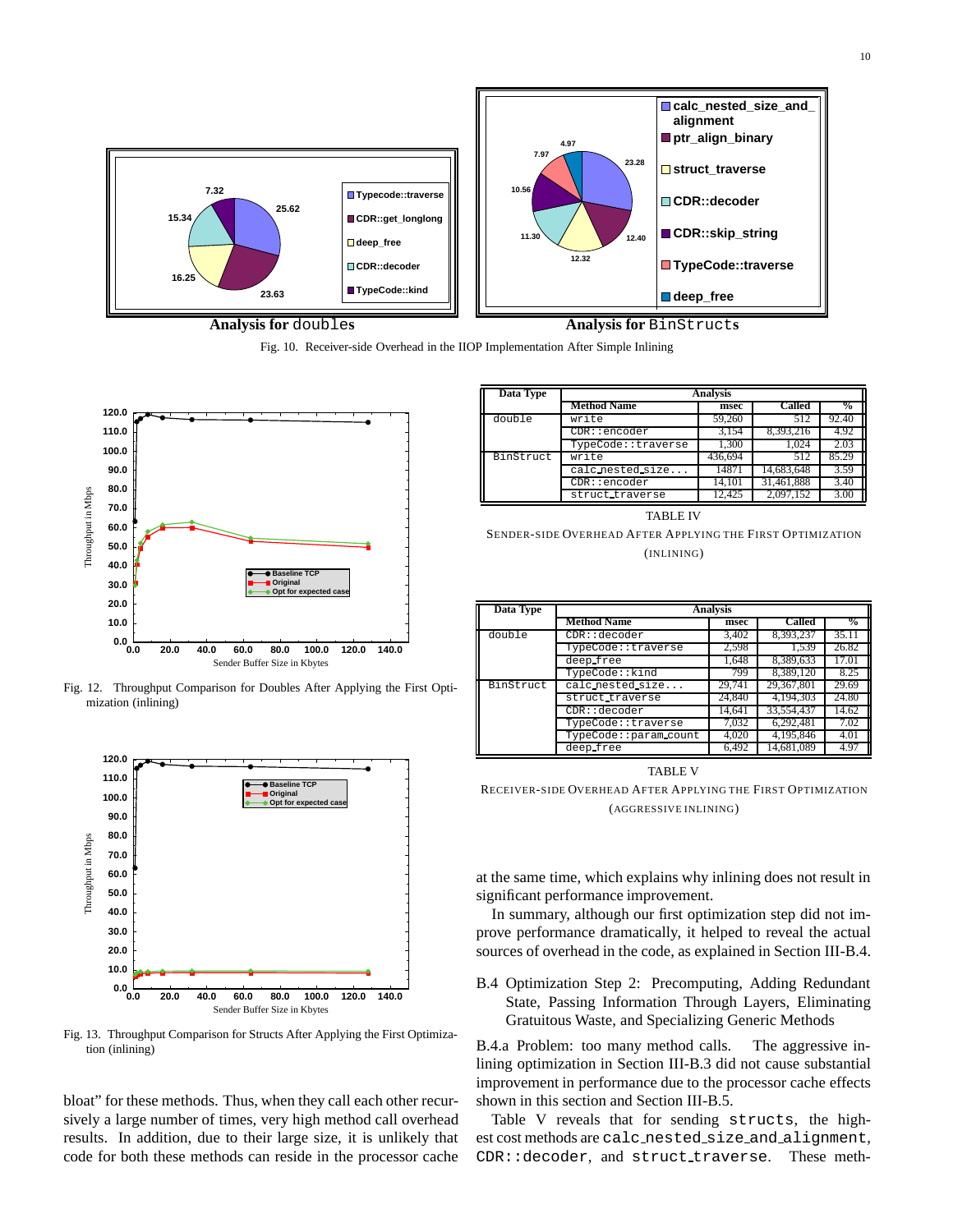

**Analysis for** double**s Analysis for** BinStruct**s**





Fig. 15. Receiver-side Overhead After Applying the First Optimization (aggressive inlining)

ods are invoked a substantial number of times (29,367,801, 33,554,437, and 4,194,303 times, respectively) to process incoming requests.

To see why these methods were invoked so frequently, we analyzed the calls to struct traverse. The TypeCode interpreter invoked struct traverse 2,097,152 times for data transmissions of 64 Mbytes in sequences of 32-byte Binstructs. In addition, the SunSoft IIOP interpreter calculated the size of BinStruct (using the calc nested size and alignment function), which called struct\_traverse internally for every BinStruct. This accounted for an additional 2,097,152 calls.

Although inlining did not improve performance substantially, it helped to answer a key performance question: *why were these high cost methods invoked so frequently*? Based on our detailed analysis of the SunSoft IIOP implementation (shown in Figure 4 and in the explanation in Section II-C), we recognized that to demarshal an incoming sequence of BinStructs, the receiver's TypeCode interpreter method TypeCode::traverse must traverse each of its members using the method struct traverse. As each member is traversed, the calc nested size and alignment method determines the member's size and alignment requirements. Each call to the calc nested size and alignment method can invoke the CDR: : decoder method, which in turn may invoke the traverse method.

Close scrutiny of the CORBA request datapath shown in Figure 4 reveals that the struct\_traverse method calculates the size and alignment requirements every time it is invoked. As shown above, this yields a substantial number of method calls for large amounts of data.

Several solutions to remedy this problem are outlined below:

B.4.b Solution 1: reduce gratuitous waste by precomputing values and storing additional state. This solution is motivated by the following two observations. First, for incoming sequences, the TypeCode of each element is constant. Second, each BinStruct in the IDL sequence has the same fixed size. These observations enabled us to pinpoint a key source of *gratuitous waste* (principle pattern 2 from Table I). In this case, the gratuitous waste involves recalculating the size and alignment requirements of each element of the sequence. In our experiments, the methods calc nested size and alignment and struct traverse are expensive. Therefore, it is crucial to optimize them.

To eliminate gratuitous waste, we can *precompute* (principle pattern 4) the size and alignment requirements of each member and store them using *additional state* (principle pattern 5) to speed up expensive operations. We store this additional state as private data members of the SunSoft's TypeCode class. Thus, the TypeCode for BinStruct will calculate the size and alignment *once* and store these in the private data members. Every time the interpreter wants to traverse BinStruct, it uses the TypeCode for BinStruct that has already precomputed its size and alignment. Note that our additional state does not affect the IIOP protocol since this state is stored locally in the TypeCode interpreter and is not passed across the network.

In general, all struct elements in a sequence may not have the same size. For instance, a sequence of Anys or structs with string fields may have elements with vari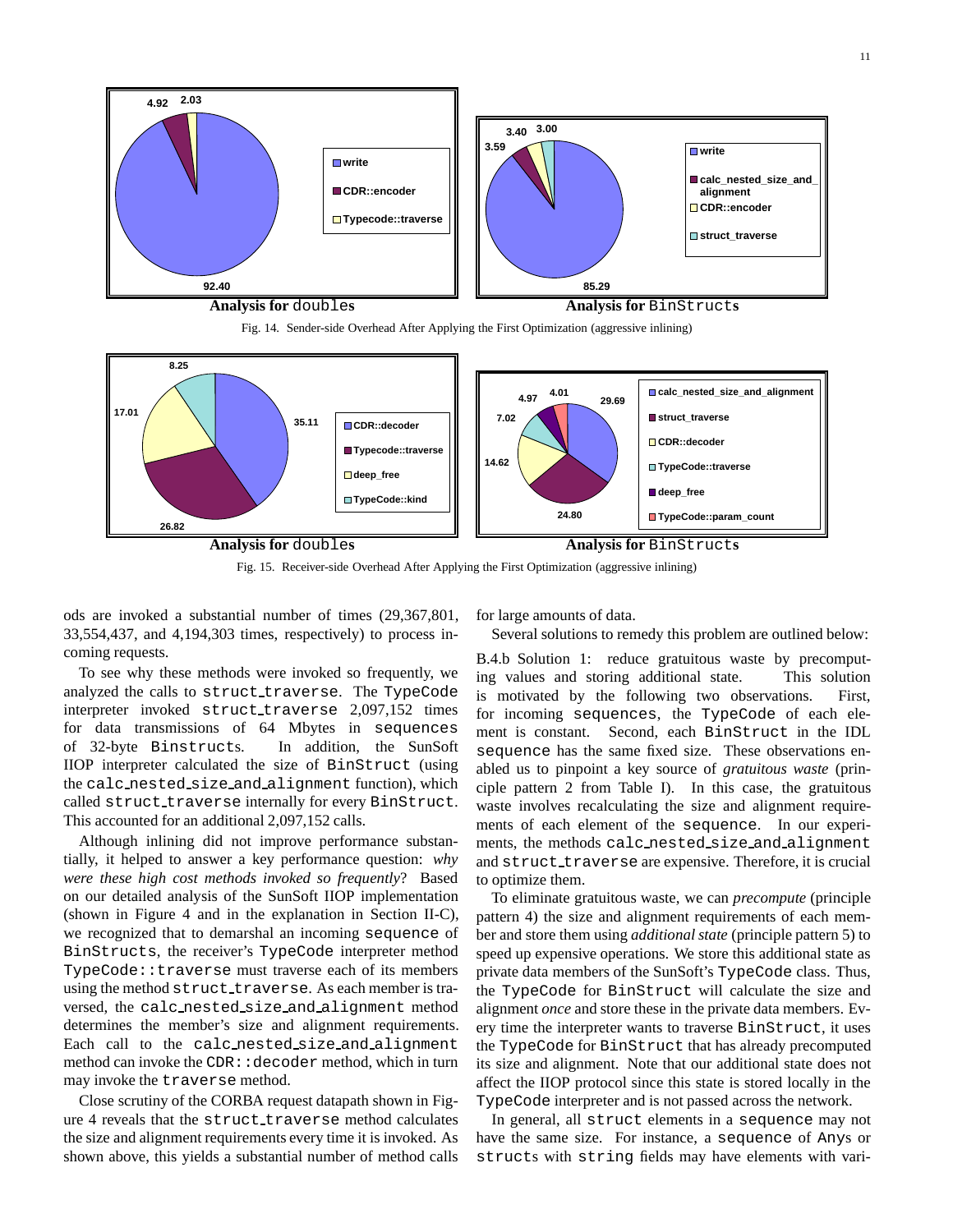able sizes. In such cases, this optimization will not apply. For the BinStruct case described in this paper, however, a highly optimizing IDL compiler, such as Flick [24], could determine that all sequence elements have identical sizes. It could then generate stub and skeleton code that can eliminate gratuitous waste.

B.4.c Solution 2: convert generic methods into special-purpose, efficient ones. To further reduce method call overhead, and to decrease the potential for processor cache misses, we moved the struct\_traverse logic for handling structs into the traverse method. In addition, we introduced the encoder, decoder, deep copy, and deep free logic into the traverse method. This optimization illustrates an application of principle pattern 3 (*convert generic methods into special-purpose, efficient ones*).

We chose to keep the traverse method generic, yet make it efficient since we want our (de)marshaling engine to remain in the cache. However, this scheme may not result in optimal cache hit performance for embedded system hardware with small caches since the traverse method is excessively large. Section III-B.5 describes optimizations we used to improve processor cache performance.

B.4.d Problem: expensive no-ops for memory deallocation.

Figure 15 reveals that the overhead of the deep free method remains significant for primitive data types. This method is similar to the decoder method that traverses the TypeCode and deallocates dynamic memory. For instance, the deep free method has the same type signature as the decoder method. Therefore, it can use the recursive traverse method to navigate the data structure corresponding to the parameter and deallocate memory.

Careful analysis of the deep free method indicates that memory must be freed for constructed data structures, such as IDL sequences and structs. In contrast, for sequences of primitive types, the deep free method simply deallocates the buffer containing the sequence.

Instead of limiting itself to this simple logic, however, the deep free method uses traverse to find the element type that comprises the IDL sequence. Then, for the entire length of the sequence, it invokes the deep free method with the element's TypeCode. The deep free method immediately determines that this is a primitive type and returns. However, this traversal process is wasteful since it creates a large number of "no-op" method calls.

B.4.e Solution: eliminate gratuitous waste. To optimize the no-op memory deallocations, we changed the deletion strategy for sequences so that the element's TypeCode is checked *first*. If it is a primitive type, such as double, the traversal is not done and memory is deallocated directly.

B.4.f Optimization results. The throughput measurements recorded after incorporating these optimizations are shown in Figure 16. Figures 17 and 18 illustrate the benefits of the optimizations from step 2 by comparing the throughput obtained for doubles and BinStructs, respectively, with results from previous optimization steps.

Tables VI and VII, and Figures 20 and 20 depict the profiling measurements for the sender and receiver, respec-



**110.0 120.0 130.0**

Fig. 16. Throughput After Applying the Second Optimization (precomputation and eliminating waste)



Fig. 17. Throughput Comparison for Doubles After Applying the Second Optimization (precomputation and eliminating waste)



Fig. 18. Throughput Comparison for Structs After Applying the Second Optimization (precomputation and eliminating waste)

**Baseline TCP shorts longs**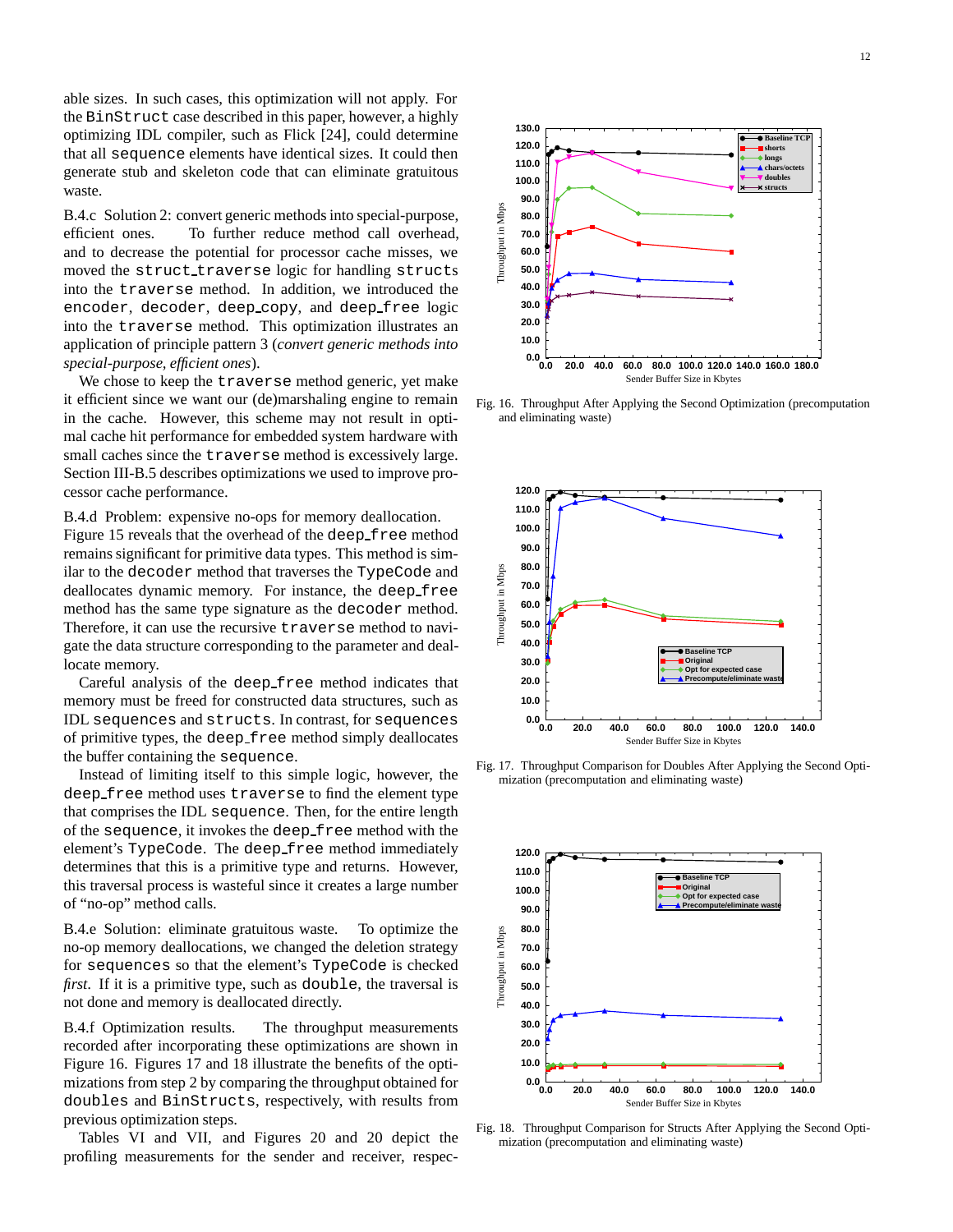| Data Type | <b>Analysis</b>    |        |        |       |
|-----------|--------------------|--------|--------|-------|
|           | Method Name        | msec   | `alled |       |
| double    | write              | 4.966  | 512    | 62.66 |
|           | TypeCode::traverse | 2.449  | .024   | 30.90 |
| BinStruct | write              | 61.641 | 512    | 76.83 |
|           | TypeCode::traverse |        |        |       |

TABLE VI SENDER-SIDE OVERHEAD AFTER APPLYING THE SECOND OPTIMIZATION (GETTING RID OF WASTE AND PRECOMPUTATION)

| Data Type | Analysis           |        |           |               |
|-----------|--------------------|--------|-----------|---------------|
|           | <b>Method Name</b> | msec   | Called    | $\frac{6}{9}$ |
| double    | read               | 3.413  | 4.665     | 54.93         |
|           | TypeCode::traverse | 2.747  | .539      |               |
| BinStruct | TypeCode::traverse | 27.976 | 4.195.331 | 91.94         |
|           | TypeCode::         | 1.151  | 4,201,475 | 3.78          |
|           | typecode param     |        |           |               |

TABLE VII RECEIVER-SIDE OVERHEAD AFTER APPLYING THE SECOND OPTIMIZATION (GETTING RID OF WASTE AND PRECOMPUTATION)

tively. The receiver methods accounting for the most execution time for doubles include traverse, decoder, and deep free. For BinStructs, the run-time costs of the traverse method in the receiver increases significantly compared to the previous optimization steps. This is due primarily to the inclusion of the struct\_traverse, encoder, and decoder logic. Although the run-time costs of the interpreter increased, the overall performance improved since the number of calls to functions other than itself decreased. As a result, this design improved processor cache affinity, which yielded better performance. In addition, due to precomputation, the calc nested size and alignment method need not be called repeatedly.

Applying the optimization described above yields a substantial improvement. This result illustrates that the (de)marshaling overhead of IIOP need not be a limiting factor in ORB performance.

## B.5 Optimization Steps 3 and 4: Optimizing for Processor Caches

Processor caches are small, very fast memory used to significantly speed up operations [25]. To leverage the advantages offered by the processor cache it is imperative that operation footprints be small.

[26] describes several techniques to improve protocol latency. One of the primary areas to be considered for improving protocol performance is to improve the processor cache effectiveness. Hence, the optimizations described in this section are aimed at improving processor cache affinity, thereby improving performance.

B.5.a Problem: very large, monolithic interpreter. Section III-B.4 describes optimizations based on precomputation, eliminating waste, and specializing generic methods. These optimizations yield an efficient, albeit excessively large, TypeCode interpreter. The efficiency stems from the fact that the monolithic structure results in low function call overhead. Recursive function calls are affordable since the processor cache is already

loaded with the instructions for the same function. However, for embedded system hardware with smaller cache sizes, it may be desirable to have smaller functions.

B.5.b Solution: split large functions into smaller ones and outlining. This section describes optimizations we used to improve processor cache affinity for SunSoft IIOP. Our optimizations are based on two principle patterns described below:

*1. Splitting large, monolithic functions into small, modular functions:* In our case, the TypeCode interpreter traverse method is the prime target for this optimization. As described earlier in Section III-B.4, the logic for encoder, decoder, struct\_traverse, deep\_free, and deep copy is merged into the interpreter, which increases its code size. The primary purpose of merging these methods is to reduce excessive function call overhead.

To improve processor cache affinity, however, it is desirable to have both smaller functions and minimal function call overhead. We accomplished this by splitting the interpreter into smaller functions that are targeted for specific tasks, such as encoding or decoding individual data types. This strategy is in contrast to a generic encoder or decoder that can marshal any OMG IDL data type. Thus, to decode a sequence, the receiver uses the decode sequence method of the CDR class and to decode a struct, it uses the decode struct method.

The decode sequence method could support more specialized methods, *e.g.,* decode sequence long to decode a sequence of longs, by further decomposing it. A smaller piece of code that demonstrates high locality of reference is more likely to reside within processor caches.

The optimization principle pattern we employed here is similar to principle pattern 3 from Table I, which replaces generalpurpose methods with efficient special-purpose ones. In the present case, however, the large, monolithic interpreter is replaced by special-purpose methods for encoding and decoding.

*2. Using "outlining" to optimize for the frequently executed case:* Outlining [26] is used to remove gaps that are introduced in the processor cache as a result of branch instructions arising from error handling code. Processor cache gaps are undesirable because they waste memory bandwidth and introduce useless no-op instructions in the cache.

The purpose of outlining is to move error handling code, which is rarely executed, to the end of the function. This enables frequently executed code to remain in contiguous memory locations, thereby preventing unnecessary jumps and hence increasing cache affinity by virtue of spatial locality.

Spatial locality is a property whereby data closely associated with currently referenced data are likely to be referenced soon. According to the 90-10 locality principle [25], a program executes 90% of its instructions in 10% of its code. If that 10% of the code demonstrates spatial locality, we can derive substantial cache affinity, which improves performance. Increased spatial locality can be achieved by using outlining, which reduces the number of gaps in the processor cache.

Outlining is a technique based on principle patterns 1 and 7 from Table I, which optimize for the expected case and optimize for the processor cache, respectively.

The optimizations described in this section were applied in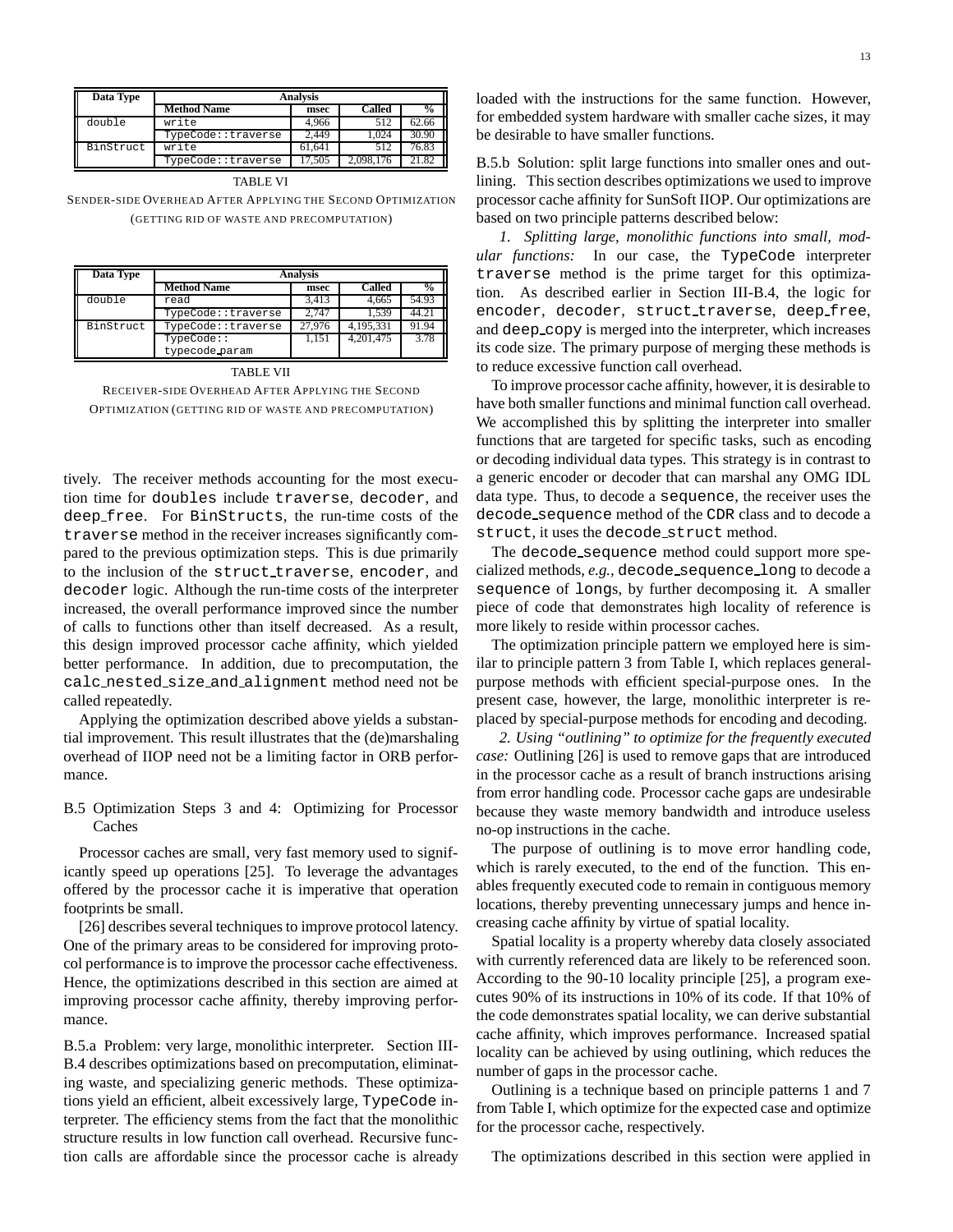

Fig. 19. Sender-side Overhead After Applying the Second Optimization (getting rid of waste and precomputation)



Fig. 20. Receiver-side Overhead After Applying the Second Optimization (getting rid of waste and precomputation)

two steps. Since the Quantify analysis in the previous steps revealed the receiver as the source of overhead, we optimized the receiver side to gain greater processor cache effectiveness. However, the resulting Quantify analysis for BinStructs revealed that the sender-side, which was write-bound after the optimizations in step 2, spends a substantial amount of time (88%) in the interpreter. Hence we applied the similar optimizations for the cache for the sender side. Specifically, the sender-side processor cache optimizations involve splitting the interpreter into smaller, specialized functions that can encode different OMG IDL data types.

B.5.c Optimization step 3: receiver-side optimizations. Figures 19 and 20 reveal that the sender is largely write-bound. In contrast, the receiver spends most of its time in the interpreter. Therefore, it is appropriate to optimize the receiver-side code first to improve processor cache performance.

The throughput measurements recorded after incorporating these optimizations are shown in Figure 21. Figures 22 and 23 illustrate the benefits of the optimizations from step 3 by comparing the throughput obtained for doubles and BinStructs, respectively, with those from the previous optimization steps.

Figures 24 and 25, and Tables VIII and IX illustrate the remaining high cost sender-side and receiver-side methods, respectively. These indicate that for primitive types, the cost of writing to the network and reading from the network becomes the primary contributor to the run-time costs. These results represent a substantial improvement over the original results presented in Section III-B.2 and illustrate that IIOP's marshaling overhead need not unduly limit ORB performance. For BinStructs, however, the sender-side, which was writebound after the optimizations in step 2, spends a substan-



Fig. 21. Throughput After Applying the Third Optimization (receiver-side processor cache optimization)

| Data Type | Analvsis           |        |           |               |
|-----------|--------------------|--------|-----------|---------------|
|           | <b>Method Name</b> | msec   | Called    | $\frac{0}{0}$ |
| double    | write              | 3.385  | 512       | 53.21         |
|           | TypeCode::traverse | 2.449  | .024      | 38.68         |
| BinStruct | TypeCode::traverse | 17.557 | 2.098.176 | 88.16         |
|           | write              | .270   | 512       | 6 3           |

### TABLE VIII

SENDER-SIDE OVERHEAD AFTER APPLYING THE THIRD OPTIMIZATION (RECEIVER-SIDE PROCESSOR CACHE OPTIMIZATION)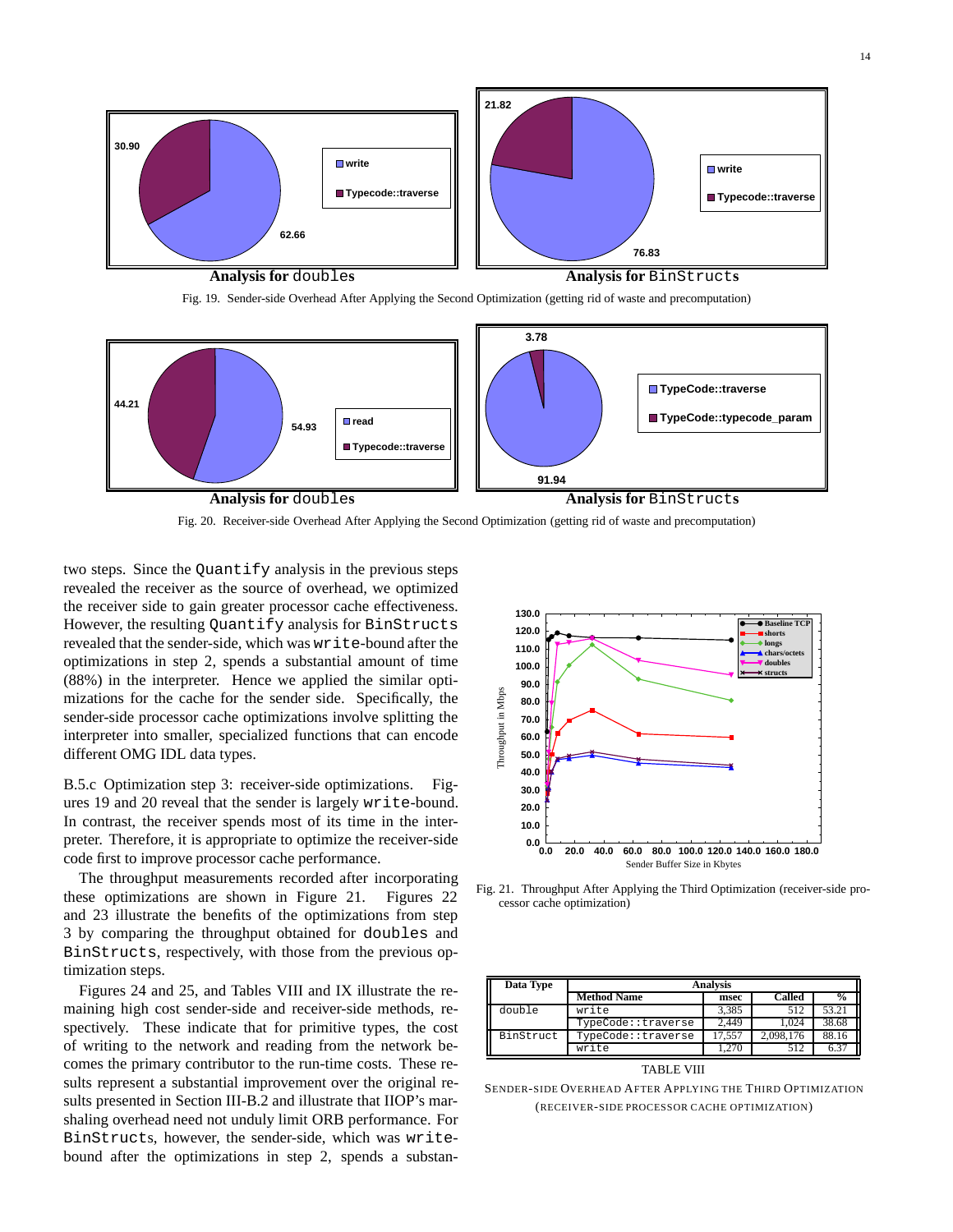

Fig. 22. Throughput Comparison for Doubles After Applying the Third Optimization (receiver-side processor cache optimization)



Fig. 23. Throughput Comparison for Structs After Applying the Third Optimization (receiver-side processor cache optimization)

tial amount of time (88%) in the interpreter. The receiver spends most of its time in the specialized functions such as decode sequence (30%), and decode array (26%). Analysis of the receiver-side revealed that the function call overhead decreased significantly compared to step 2.

B.5.d Optimization step 4: sender-side optimizations. The sender-side processor cache optimizations involve splitting the

| Data Type | <b>Analysis</b>      |       |           |               |
|-----------|----------------------|-------|-----------|---------------|
|           | <b>Method Name</b>   | msec  | Called    | $\frac{6}{9}$ |
| double    | read                 | 3.392 | 5.688     | 53.21         |
|           | TypeCode::decode_seq | 2.897 | 512       | 45.43         |
| BinStruct | CDF: decode, seq     | 6,666 | 512       | 29.61         |
|           | CDF: decode.array    | 5.839 | 2,096,128 | 25.94         |
|           | deep free seg        | 4.359 | 512       | 19.36         |
|           | read                 | 3.712 | 6.379     | 16.49         |
|           | typecode_param       | .150  | 4.200.963 | 51.           |
|           | deep free array      |       |           | 3.16          |

TABLE IX

RECEIVER-SIDE OVERHEAD AFTER APPLYING THE THIRD OPTIMIZATION (RECEIVER-SIDE PROCESSOR CACHE OPTIMIZATIONS)



Fig. 26. Throughput After Applying the Fourth Optimization (sender-side processor cache optimization)



Fig. 27. Throughput Comparison for Doubles After Applying the Fourth Optimization (sender-side processor cache optimization)

interpreter into smaller, specialized functions that can encode different OMG IDL data types.

The throughput measurements recorded after incorporating these optimizations are shown in Figure 26. Figures 27 and 28 illustrate the benefits of the optimizations from step 4 by comparing the throughput obtained for doubles and BinStructs, respectively, with those from the previous optimization steps.

Figures 29 and 30, and Tables X and XI illustrate the remaining high cost sender-side and receiver-side methods, respectively.

## IV. MINIMIZING FOOTPRINT OF IDL COMPILER GENERATED STUBS AND SKELETONS

## *A. Motivation*

A OMG IDL compiler is responsible for generating *stubs* and *skeletons* that marshal and demarshal data types, respectively. In general, compiled (de)marshaling achieve higher run-time efficiency at the cost of increased memory footprint. Conversely, interpretive (de)marshaling can be used for applications that can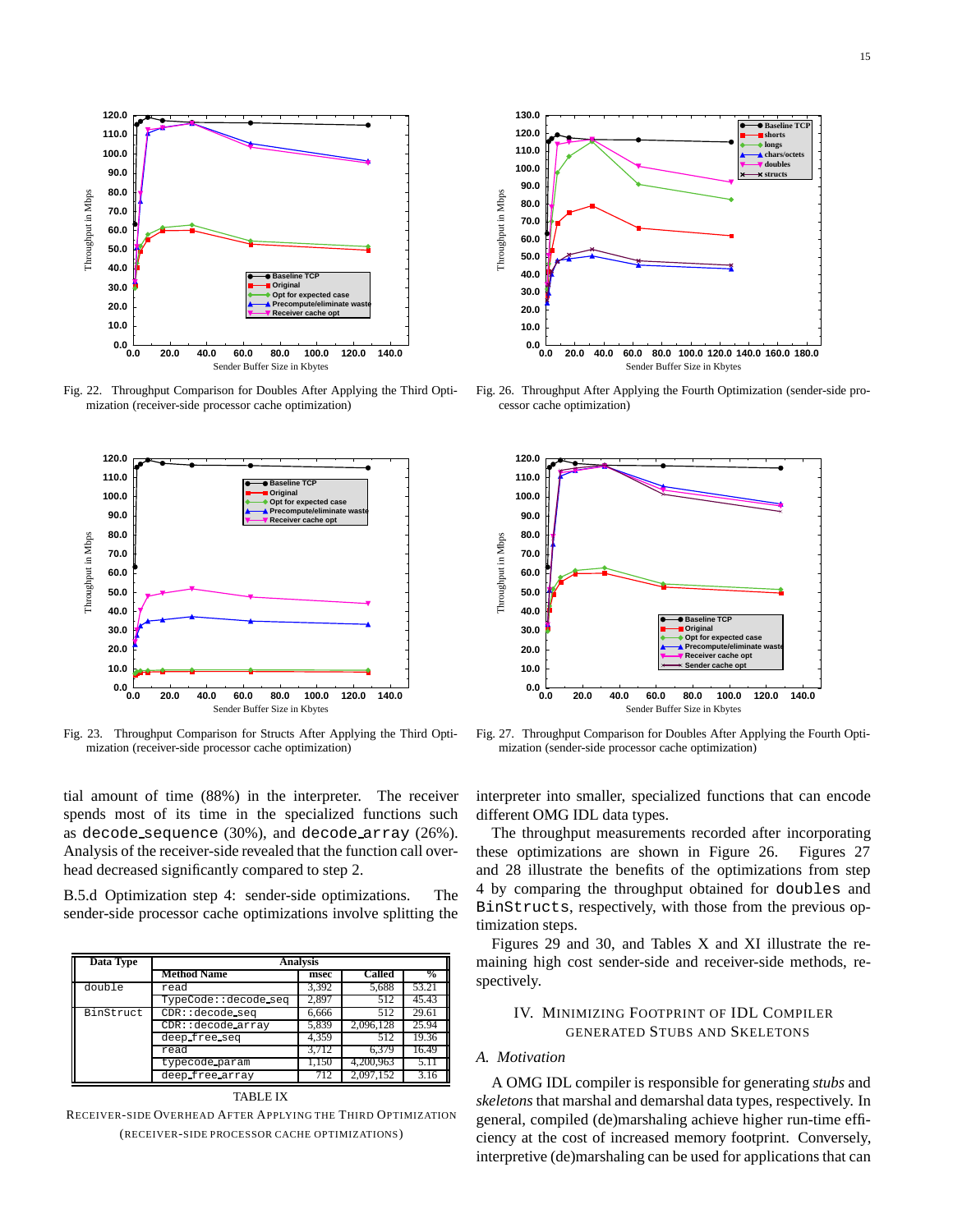





Fig. 25. Receiver-side Overhead After Applying the Third Optimization (receiver-side processor cache optimizations)



Fig. 29. Sender-side Overhead After Applying the Fourth Optimization (sender-side processor cache optimization)



## **Analysis for** double**s Analysis for** BinStruct**s**

Fig. 30. Receiver-side Overhead After Applying the Fourth Optimization (sender-side processor cache optimizations)

afford to trade lower efficiency for a smaller memory footprint. Since neither approach is optimal for all distributed embedded multimedia applications, an OMG IDL compiler should produce stubs and skeletons that can use compiled *and/or* interpretive (de)marshaling.

and skeletons to enhance the optimization alternatives available to developers of embedded CORBA applications.

## *B. Overview of TAO's IDL Compiler*

This section describes the design of TAO's IDL compiler, which can selectively generate compiled and/or interpreted stubs

Figure 31 illustrates the interaction between the key components in the TAO's IDL Compiler. The TAO IDL compiler is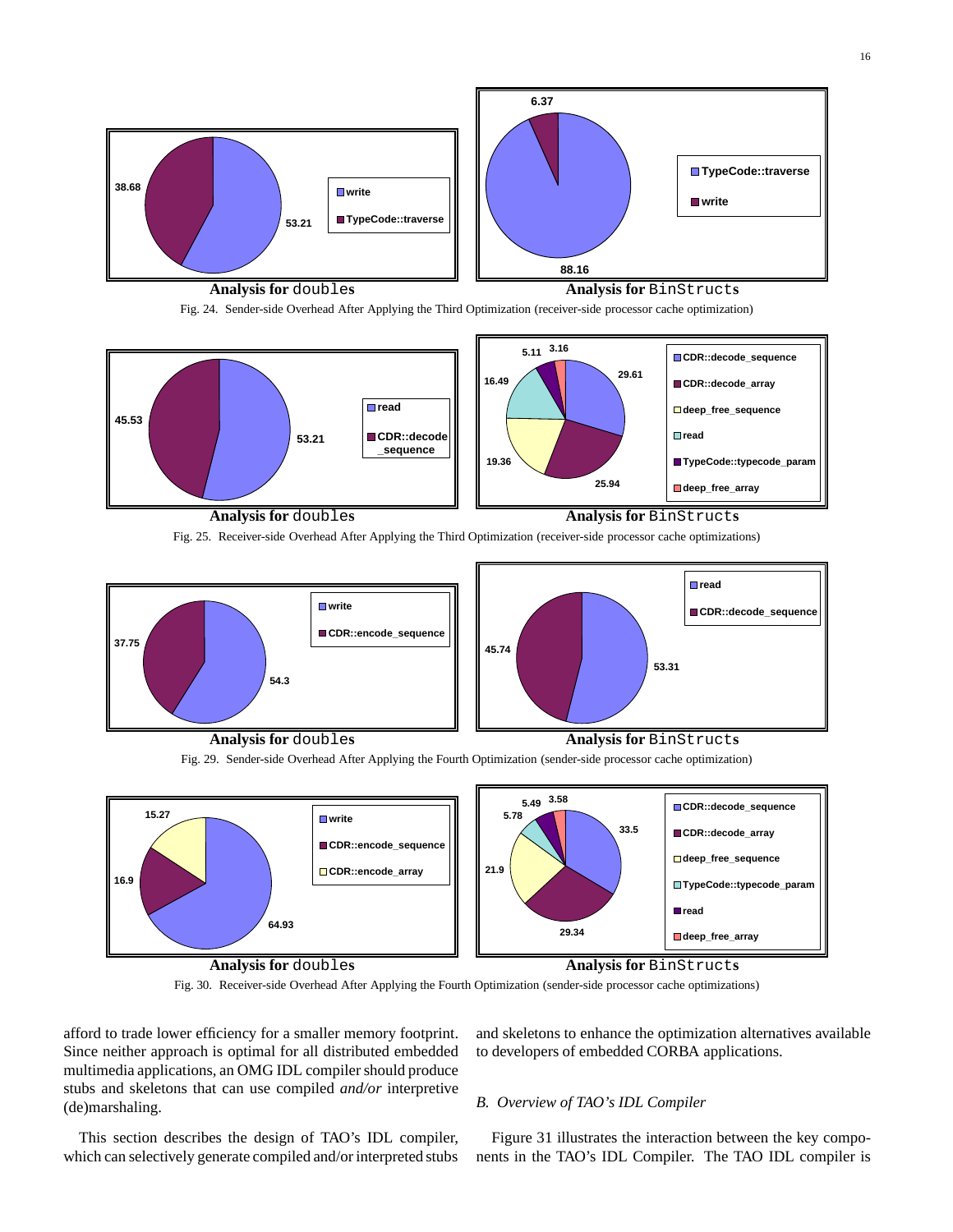

Fig. 28. Throughput Comparison for Structs After Applying the Fourth Optimization (sender-side processor cache optimization)

| Data Type | Analysis        |        |        |       |
|-----------|-----------------|--------|--------|-------|
|           | Method Name     | msec   | ∶alled |       |
| double    | write           | 3.522  | 512    | 54.30 |
|           | CDF:encode, seq | 2.448  | 512    | 37.75 |
| BinStruct | write           | 24.430 | 512    | 64.93 |
|           | CDF:encode, seq | 6.357  | 512    | 16.90 |
|           | CDF:encode arr  | 5.744  |        |       |

TABLE X SENDER-SIDE OVERHEAD AFTER APPLYING THE FOURTH OPTIMIZATION (SENDER-SIDE PROCESSOR CACHE OPTIMIZATION)

based on the freely available SunSoft IDL compiler<sup>4</sup> front-end, with many portability enhancements and with the defects removed. The front-end of the compiler parses OMG IDL input files and generates an abstract syntax tree (AST) that is stored entirely in memory.

The back-end of TAO's IDL compiler processes the AST and generates C++ source code that is optimized for TAO's IIOP protocol engine. In addition to generating interpreted stubs and skeletons, TAO's back-end can also produce compiled stubs and skeletons.

<sup>4</sup>The original SunSoft IDL compiler implementation is available at ftp://ftp.omg.org/pub/OMG IDL CFE 1.3.

| Data Type | <b>Analysis</b>      |       |           |               |
|-----------|----------------------|-------|-----------|---------------|
|           | <b>Method Name</b>   | msec  | Called    | $\frac{1}{2}$ |
| double    | read                 | 3.376 | 5.470     | 53.31         |
|           | TypeCode::decode_seq | 2.897 | 512       | 45.74         |
| BinStruct | CDF: decode, seq     | 6.666 | 512       | 33.50         |
|           | CDR::decode.array    | 5.839 | 2.096.128 | 29.34         |
|           | deep free seq        | 4.359 | 512       | 21.90         |
|           | typecode param       | 1.150 | 4,200,963 | 5.78          |
|           | read                 | 1.093 | .985      | 5.49          |
|           | deep free array      |       |           | 3.58i         |

TABLE XI RECEIVER-SIDE OVERHEAD AFTER APPLYING THE FOURTH OPTIMIZATION (SENDER-SIDE PROCESSOR CACHE OPTIMIZATIONS)



Fig. 31. Interactions Between Components in TAO's IDL Compiler

## B.1 The Design of TAO's IDL Compiler Front-end

TAO's IDL compiler front-end contains the following components adapted from the original SunSoft IDL compiler:

B.1.a OMG IDL parser:. The parser comprises ayacc specification of the OMG IDL grammar. The action for each grammar rule invokes methods of the AST node classes to build the AST.

B.1.b Abstract syntax tree generator:. Different nodes of the AST correspond to the different constructs of OMG IDL. The front-end defines a base class called AST Decl that maintains information common to all AST node types. Specialized AST node classes like AST Interface inherit from this base class, as shown in Figure 32.

In addition, the front-end defines the UTL Scope class, which maintains scoping information, such as the nesting level and each component of the fully scoped name. All AST nodes representing OMG IDL constructs that can define scopes, such as structs and interfaces, also inherit from the UTL Scope class.

B.1.c Driver program:. The driver program directs the parsing and AST generation process. It reads an input OMG IDL file and invokes the parser and the AST generator to create the inmemory AST and pass it to the back-end code generator.

## B.2 The Design of TAO's Back-end Code Generator

The original SunSoft IDL compiler front-end parses OMG IDL and generates a corresponding abstract syntax tree (AST). To create a complete OMG IDL compiler for TAO, we developed a back-end for the OMG IDL-to-C++ mapping. TAO's IDL compiler back-end uses several design patterns [21], such as *Abstract Factory*, *Strategy*, and *Visitor*. As a consequence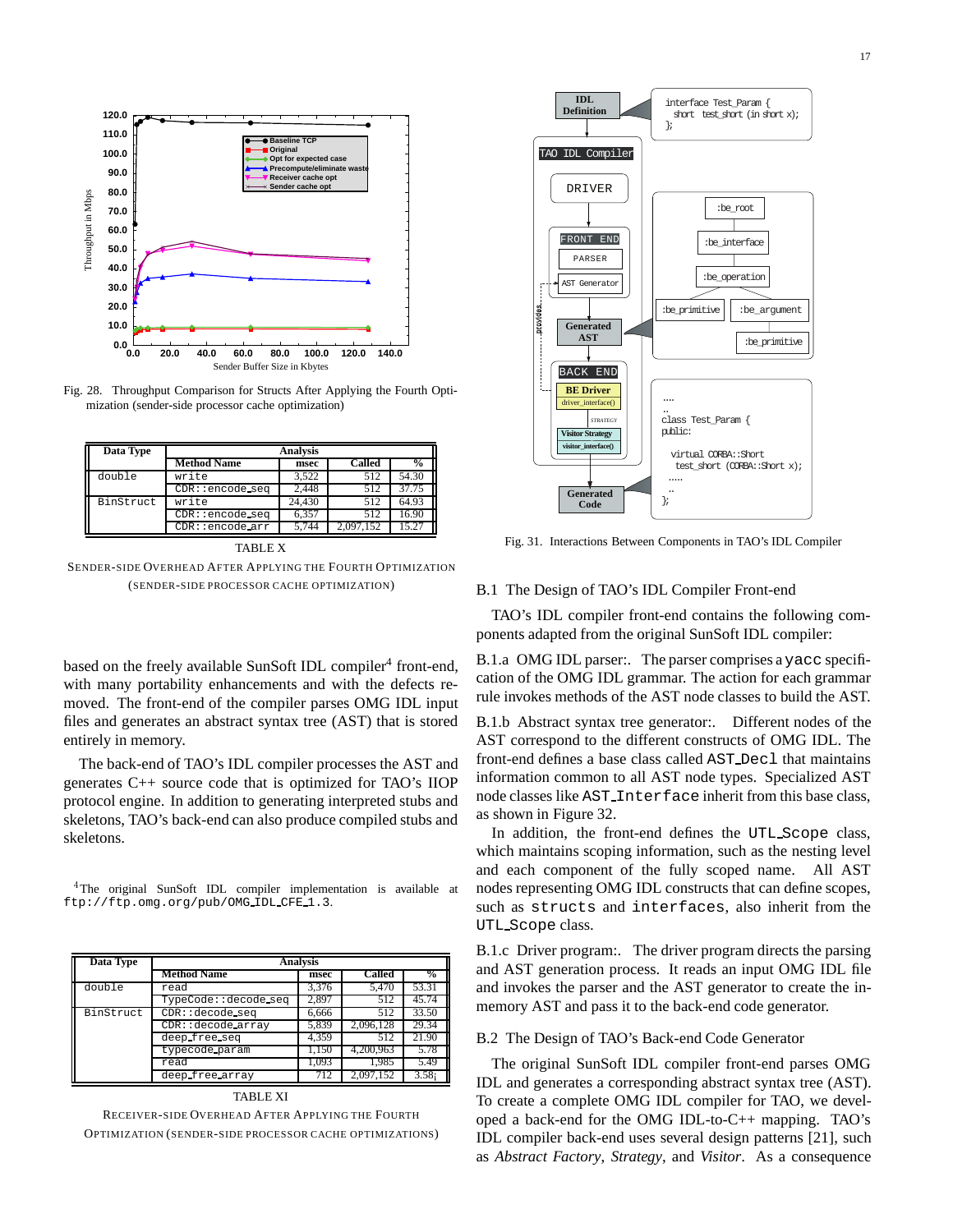

Fig. 32. TAO's IDL Compiler AST Class Hierarchy

of using patterns, TAO's IDL compiler back-end can be reconfigured readily to produce stubs and skeletons that use either compiled and/or interpretive (de)marshaling.

The interpretive stubs and skeletons produced by the backend of TAO's IDL compiler integrate with TAO's highly optimized IIOP interpretive protocol engine. The interpreted stubs and skeletons generated by TAO's IDL compiler are explained below.

B.2.a Interpreted stubs:. The interpreted stubs produced by TAO's IDL compiler use a table-driven technique to pass parameters to TAO's interpretive IIOP (de)marshaling engine. The basic structure of an interpretive stub is shown in Figure 33. Each



Fig. 33. Interpreted Stubs Generated by TAO's IDL Compiler

step is described below:

1. Initialize table entries describing each parameter's type via its TypeCode and its parameter passing mode.

2. Initialize a table describing the operation, including its name, whether it is one-way or two-way, the number of parameters it takes, and a pointer to the table described in Step 1.

3. A variable for the return value, if any, is allocated.

4. A list that holds all the arguments is created and initialized with the parameters in the same order they are defined in the IDL definition of the operation.

5. A stub object is retrieved from the object reference on which this operation is invoked.

6. The do static call method is invoked on this stub object passing it the operation description table and the argument list

The do\_static\_call method described above is the interface to TAO's interpretive IIOP protocol engine. It takes the table describing the parameter types and the argument list as parameters.

The table-driven technique and the do static call interface were provided in the original SunSoft IIOP implementation.<sup>5</sup> However, since the SunSoft IIOP implementation did not have an IDL compiler each stub was hand-crafted. In contrast, the TAO IDL compiler automatically generates stubs that use interpretive (de)marshaling.

B.2.b Interpreted skeletons:. SunSoft IIOP skeletons use a Dynamic Skeleton Interface (DSI) [3] strategy to demarshal parameters. The basic (non-optimized) algorithm for an interpreted skeleton is shown in Figure 34. Each step is described below:



Fig. 34. Unoptimized Skeletons

1. Create an NVList, which is a list of "name/value" pairs, to hold the parameters.

2. Heap allocate all the return, inout, and out parameters since they are marshaled back into the outgoing stream. The in parameters can be allocated on the run-time call stack of the skeleton.

3. Add each parameter value to the NVList using the operations provided by the ORB's DSI mechanism.

<sup>&</sup>lt;sup>5</sup>We renamed SunSoft IIOP's do\_call to do\_static\_call.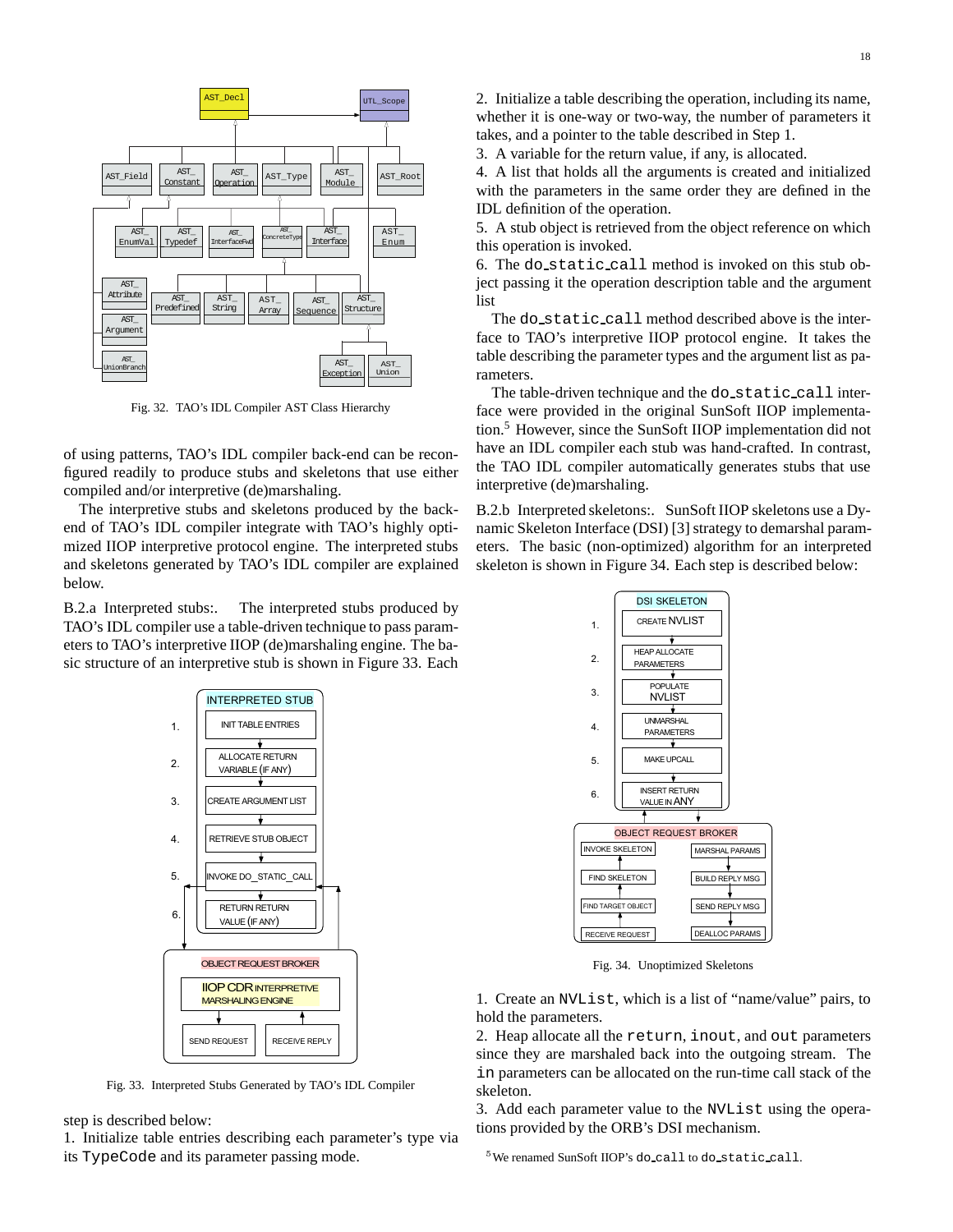4. Use the DSI operation arguments to demarshal incoming parameters.

5. Make an upcall on the target object, passing it all the demarshaled parameters.

6. Create a CORBA:  $:$  Any to hold the return value, if any.

7. Return from the skeleton and let the ORB Core handle the task of marshaling the return, inout, and out parameters, which are returned back to the client.

Memory for the inout, out, and return values is allocated on the heap, which is necessary because these parameters are marshaled into the outgoing IIOP Reply message after the call to the skeleton has returned. Therefore, it is not possible to allocate the parameters on the run-time stack of the skeleton. The heap allocated data structures are owned by the ORB and freed using an interpretive strategy similar to the interpretive (de)marshaling strategy [27].

The TAO IDL compiler, in contrast, produces an optimized version of these skeletons automatically. These optimizations include reducing the memory allocation overhead and reducing the size of the skeleton, as described in Section IV-C.

B.2.c Compiled stubs and skeletons:. The basic structure of a compiled stub is shown in Figure 35. The compiled stub's



Fig. 35. Compiled Stubs/Skeletons

algorithm is very similar to the stub and works as follows:

1. Retrieve the stub object from the object reference.

2. Create a CDR stream object into which the parameters will be marshaled.

3. The CDR stream object is initialized with the details of the receiving endpoint.

4. Insert each parameter into the stream in the same order they they are defined in the IDL description.

5. Send the parameters and wait for return values.

6. Demarshal all the return, inout, and out parameters and return the results to the client.

The compiled stubs and skeletons use overloaded C++ iostream insertion and extraction operators, *i.e.*, operator<< and operator>>, respectively, to (de)marshal data types to/from the underlying CORBA Common Data Representation (CDR) stream. TAO's ORB Core provides these operators for primitive types. TAO's IDL compiler generates these operators for user-defined types.

A significant difference between the compiled skeleton and the interpreted skeleton is that no unnecessary heap allocation is required in the compiled skeleton. This is because a compiled skeleton has static knowledge of the types it (de)marshals. Moreover, all (de)marshaling of the parameters occur in the scope of the skeleton. In contrast, the interpretive skeletons in the DSI strategy require dynamic allocation since they marshal the return, inout, and out parameters in the ORB *after* the activation record of the skeleton has been destroyed.

## *C. Techniques for Optimizing Generated Stubs and Skeletons*

As described in Section IV-A, it is imperative that an IDL compiler for embedded applications generate stubs and skeletons with exhibit small memory footprints. Therefore, we devised a technique to reduce the code size in TAO. Our code-size reduction techniques for interpreted stubs/skeletons are guided by the optimization principle patterns shown in Figure XII.

|  | <b>Principle Pattern</b>                      |  |
|--|-----------------------------------------------|--|
|  | Factor out all common features                |  |
|  | Avoid unnecessary heap allocation             |  |
|  | Leverage compile time knowledge of data types |  |

TABLE XII OPTIMIZATION PRINCIPLE PATTERNS FOR SMALL FOOTPRINT STUBS/SKELETONS

Implementing these optimizations required the addition of several features to TAO's ORB Core. In particular, it was necessary to provide a pair of methods that marshal and demarshal parameters while the activation record of the stub and skeleton is active. This allows parameters to be allocated on the stack instead of from the heap, thereby eliminating dynamic memory allocation and locking.

Below, we describe other techniques we applied in TAO's IDL compiler to optimize the generated stubs and skeletons.

### C.1 Optimizing DSI-style Interpretive Skeletons

As shown in Figure 34, each interpretive skeleton is required to create an NVList and populate it with parameters. In addition, memory is allocated from the heap rather than on the run-time stack for the inout, out, and return types. This is necessary since the marshaling of these parameters in the outgoing stream takes place after the call to the skeleton has returned.

Applications using the DSI must comply with the approach shown in Figure 34. However, the ORB Core can be modified to provide the necessary operations that is used by the IDL generated code. Applications cannot directly access these operations since they are protected.

Close scrutiny of early versions of TAO's IDL compilergenerated skeleton code revealed that each skeleton created an NVList and populated it with parameters. Similarly, the return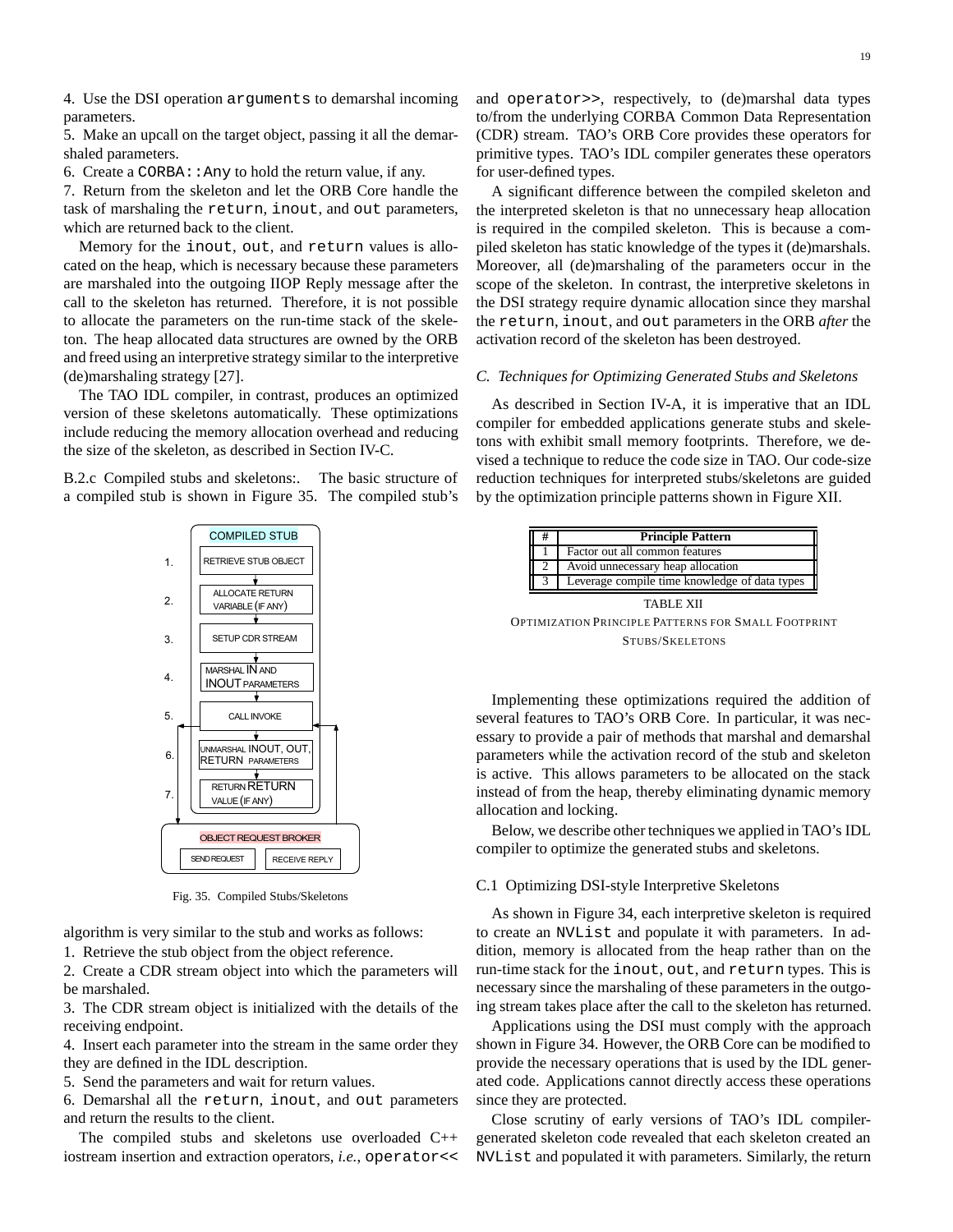value was stored in a CORBA: : Any data structure. However, these common features can be factored out by TAO's ORB Core.

Based on our observations, we implemented a table-driven technique similar to the one used in the interpretive stubs. This table-driven approach defines two new interfaces in TAO's (de)marshaling engine that are similar to its do static call method. We could not reuse the do\_static\_call method since these two interfaces were required on the server-side "request" object. The space-efficient skeleton is shown in Figure 36.



Fig. 36. Optimized DSI-interpretive Skeletons

The main benefit of the table-driven technique is that marshaling of outgoing parameters can occur while the activation record on the run-time stack frame of the skeleton is still valid. As a result, the inout, out, and return parameters need not be allocated from the heap. Instead, they can be allocated on the call stack using the same technique that TAO's compiled skeletons uses. In addition, if any outgoing types are mapped into  $C_{++}$  pointers, we can directly invoke the  $C_{++}$  delete operator rather than interpretively deallocating the memory.

This section describes our experiments comparing the size and performance of interpreted and compiled stubs and skeletons generated by TAO's IDL compiler.

### D.1 Hardware and Software Platforms

The experiments reported in this section were conducted on three different combinations of hardware and software, including:

• An UltraSPARC-II with two 300 MHz CPUs, a 512 Mbyte RAM, running SunOS 5.5.1, and C++ Workshop Compilers version 4.2;

 A Pentium Pro 200 with 128 Mbyte RAM running Windows NT 4.0 and the Microsoft Visual C++ 5.0 compiler;

 A Pentium Pro 180 with 128Mb RAM running Redhat Linux 4.2 kernel recompiled for SMP support and LinuxThreads 0.5. The GNU  $g++ 2.7.2.1$  C++ compiler was used.

### D.2 Profiling Tools

The code size information for various methods reported in Section IV-D is obtained using the GNU objdump binary utility on SunOS 5.5.1 and Linux. On Window NT, we used the dumpbin binary utility. In both cases, we used the *disasm* and *linenumbers* options to disassemble the object code and insert line numbers in the assembly listing, respectively. Code size for individual stubs/skeletons is reported by counting the total number of bytes of assembly level instructions produced. In addition, we used the UNIX strip utility to measure the total size of the object code after removing the symbols and other debug information.

The profile information for the empirical analysis was obtained using the Quantify performance measurement tool. Quantify analyzes performance bottlenecks and identifies sections of code that dominate execution time. Unlike traditional sampling-based profilers, such as the UNIX gprof tool, Quantify reports results without including its own overhead. In addition, Quantify measures the overhead of system calls and third-party libraries without requiring access to source code.

## D.3 Parameter Types for Stubs/Skeletons

We defined an *interface* in OMG IDL called Param Test shown below.

```
interface Param_Test
{
  // Primitive types.
 short test_short
    (in short s1,
     inout short s2,
    out short s3);
  // Sequences and typedefs.
 typedef sequence<string> StrSeq;
 StrSeq test_strseq
    (in StrSeq s1,
    inout StrSeq s2,
    out StrSeq s3);
  // other data types and operations
  // defined in a similar way
};
```
*D. Benchmarks Comparing Interpreted and Compiled (De)marshaling* All the operations defined on this interface test the four parameter passing modes:  $(1)$  in,  $(2)$  inout,  $(3)$  out, and  $(4)$ return for a wide range of data types. The data types we tested include primitives such as shorts, and complex data types such as unbounded strings, fixed size structures, variable sized structures, nested structures, sequence of strings, and sequence of structures. All operations are two-way. Sequences are limited to a length of 9 elements and strings contain 128 characters.

### D.4 Methodology

We measured the average throughput in terms of number of calls made per second by invoking each operation of the Param Test interface 2,000 times. The servant object implements each operation by copying its in parameter into the inout, out, and return parameters. For complex data types, such as struct sequence, this overhead becomes significant compared to the others.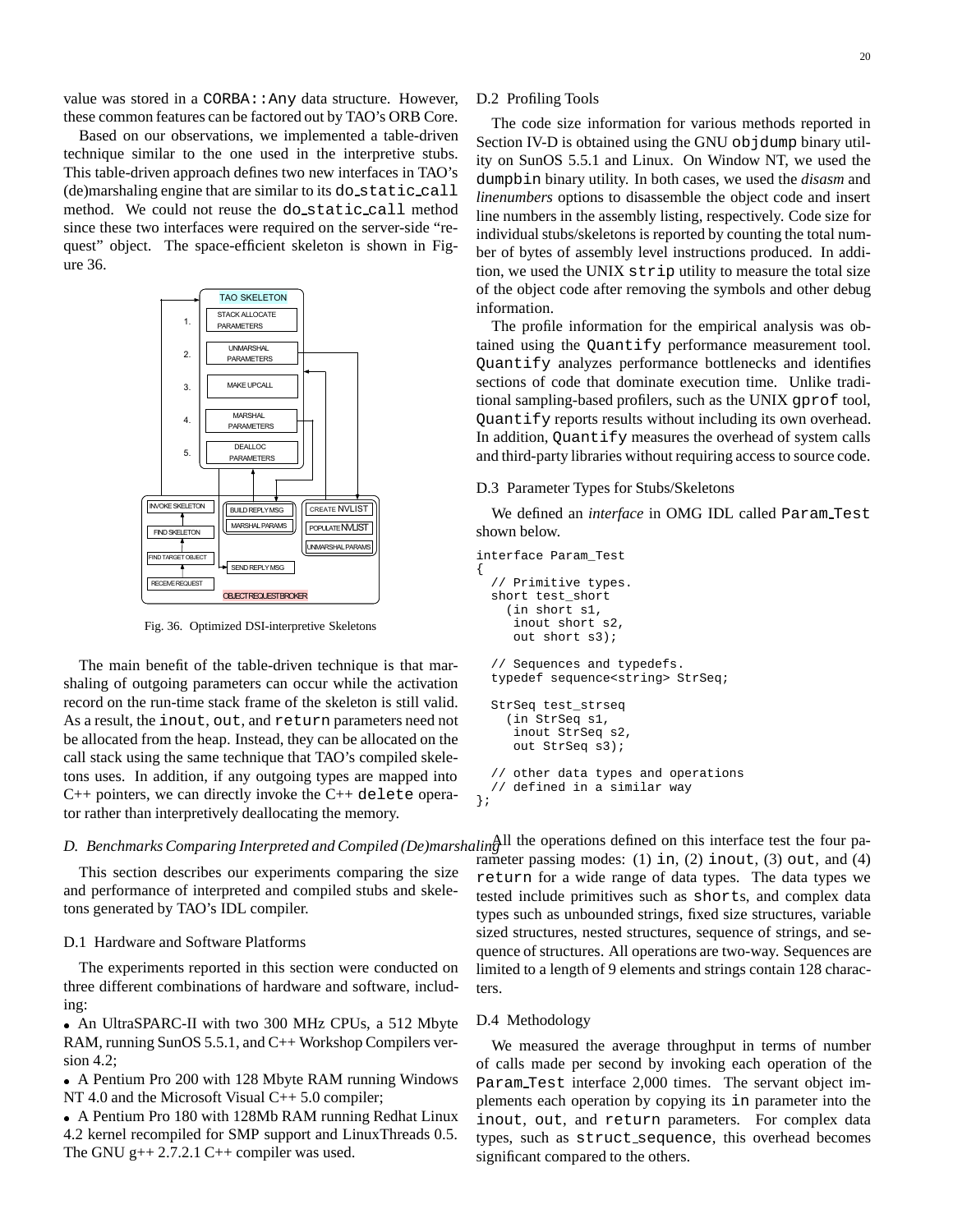We are primarily interested in measuring the performance of the stubs and skeletons. Therefore, all tests ran in loopback mode, which avoided network transfer overhead. However, we do measure OS effects like paging, context switching, and interrupts. In addition, delays incurred due to the run-time costs of the implementation of the operation by the servant object are also measured.

The code size of individual stubs and skeletons is measured using the GNU binary utility *objdump* and Windows NT's *dumpbin* as explained in Section IV-D.2.

## D.5 Comparing Interpreted versus Compiled (De)marshaling

This section describes the results comparing the performance and code size of stubs and skeletons using interpretive and compiled form of (de)marshaling. As explained in Section IV-D.4, each operation of the Param Test interface is invoked 2,000 times. The tests are performed in a loopback mode to avoid unnecessary network delays. The two-way average throughput of invoking the operations is reported. First, we report the performance results followed by comparison of the code sizes.

D.5.a Comparing twoway average throughput:. Figures 37, 38, and 39 depict the two-way average throughput in terms of calls made per second for invoking different methods of the Param Test for 2,000 iterations for the UltraSPARC, a PC running NT, and PC running Linux, respectively. These figures



Fig. 38. NT Performance





indicate that the two-way throughput of the interpreted stubs and skeletons is within 75 to 95% of the compiled stubs for primitive types such as shorts, and complex types, such as unbounded strings and fixed size structs. However, for other complex types such as sequence of strings, sequence of structs, variable-sized structs, and nested structs, the two-way throughput for interpreted stubs/skeletons is comparable or exceeds that of the compiled stubs. This is due to the optimizations we developed for the TAO ORB core and its interpretive IIOP (de)marshaling engine.

As mentioned in Section IV-D.4, these measurements include the effects of the OS, as well as the run-time costs of the operation implementations. These run-time operation implementation costs are more significant for the test struct seq case, where each sequence of structs has 9 variablesized structs. Each variable-sized struct element in turn has two string members, each of length 128, and a sequence of string member. This member in turn has 9 string elements, each of length 128.

Figures 37, 38, and 39 indicate that the two-way throughput for complex user-defined data types such as variable-sized structs and sequences is significantly poorer compared to the primitive types irrespective of the type of (de)marshaling used. This is due to the costs of copying the in parameter into the inout, out, and return in the server-side implementation of the operation. Irrespective of the type of (de)marshaling used by the stubs and skeletons, however, the implementation of the operations is same in both cases. Thus, our comparisons of twoway throughput are valid.

The blackbox results presented in Figures 37, 38, and 39 do *not* convey the effects of the OS or the run-time costs of the operation implementations. To pinpoint precisely the run-time costs of the stubs and skeletons in (de)marshaling, we configured our profiling tool Quantify to measure only these costs. Table XIII illustrates the Quantify analysis for the test fixed struct and the test strseq tests on the UltraSPARC platform.<sup>6</sup>

Table XIII indicates that for fixed struct the compiled stubs and skeletons accounted for 47.76 msec compared to 283.56 msec required for the interpretive stubs and skeletons.

<sup>&</sup>lt;sup>6</sup>We did not have Quantify for Linux and Windows NT.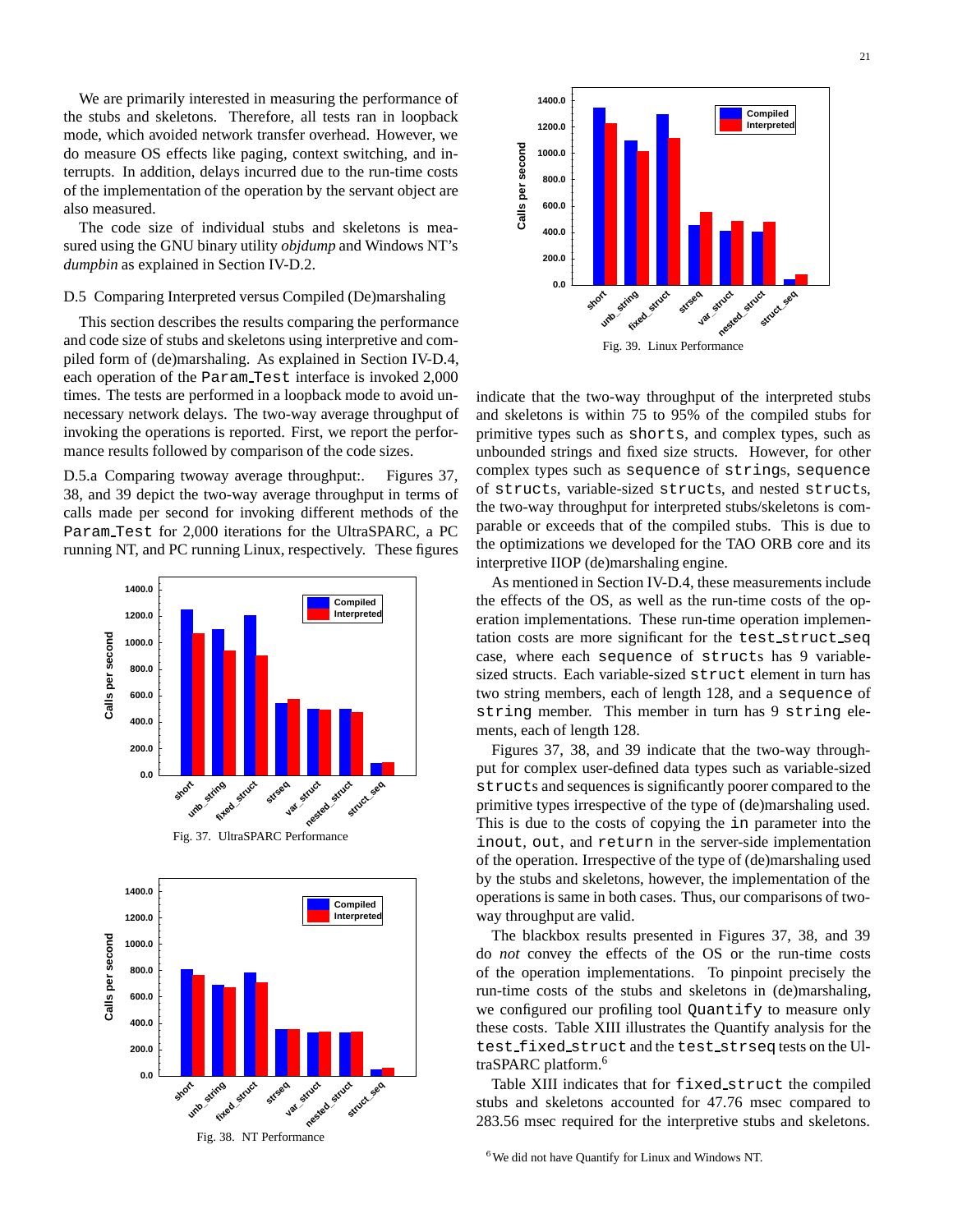| Data Type    | Role   | <b>Type</b> | <b>Interpreted</b> |        | Compiled |        |
|--------------|--------|-------------|--------------------|--------|----------|--------|
|              |        |             | msec               | called | msec     | called |
| fixed_struct | server | marshal     | 84.21              | 6,000  | 13.76    | 6,000  |
|              |        | demarshal   | 57.29              | 4.000  | 9.93     | 4.000  |
|              | client | marshal     | 56.17              | 4.000  | 9.17     | 4.000  |
|              |        | demarshal   | 85.89              | 6.000  | 14.90    | 6,000  |
| strseq       | server | marshal     | 335.46             | 6.000  | 279.00   | 6,000  |
|              |        | demarshal   | 98.52              | 4.000  | 219.00   | 4.000  |
|              | client | marshal     | 95.43              | 4.000  | 68.76    | 4.000  |
|              |        | demarshal   | 256.24             | 6.000  | 665.71   | 6.000  |

TABLE XIII WHITEBOX ANALYSIS OF PERFORMANCE OF STUBS/SKELETONS ON ULTRASPARC

| <b>Operator</b>   |                             | <b>Size</b> |
|-------------------|-----------------------------|-------------|
| operator << (char | $*$ )                       | 192         |
| operator>>        | (char<br>$*$ )              | 240         |
| operator<<        | (fixed\_struct)             | 280         |
| operator>>        | (fixed\ struct)             | 256         |
| operator<<        | $(s\text{trseq})$           | 312         |
| operator>>        | $(s\text{trseq})$           | 264         |
| operator<<        | $\{\texttt{var}\}\$ struct) | 176         |
| operator>>        | $\{\texttt{var}\}\$ struct) | 192         |
| operator<<        | $(nested\; struct)$         | 88          |
| operator>>        | $(nested\; struct)$         | 88          |
|                   | operator<< (struct\ seq)    | 208         |
|                   | operator>> (struct\ seq)    | 208         |

TABLE XIV SIZES OF OVERLOADED OPERATORS FOR COMPILED STUBS/SKELETONS ON ULTRASPARC

| Stub name          | <b>Interpreted size</b> |       |       | <b>Compiled size</b> |        |       |
|--------------------|-------------------------|-------|-------|----------------------|--------|-------|
|                    | stub                    | table | total | stub                 | helper | total |
| test_short         | 320                     | 88    | 408   | 1.112                |        | 1.112 |
| test ubstring      | 352                     | 88    | 440   | 1.000                | 432    | 1.432 |
| test_fixed_struct  | 344                     | 88    | 432   | 1.112                | 536    | 1.648 |
| test_strseq        | 496                     | 88    | 584   | 1.120                | 576    | 1.696 |
| test var struct    | 496                     | 88    | 584   | 1.120                | 368    | 1,488 |
| test_nested_struct | 496                     | 88    | 584   | 1.120                | 176    | 1.296 |
| test struct seq    | 496                     | 88    | 584   | 1.120                | 416    | 1.536 |

TABLE XV STUB SIZES ON ULTRASPARC

nested struct's helper calls the helper for var struct, we do not add the latter's size to the size computation of the stub/skeleton of nested struct.

Figures 40 and 41 illustrate this information graphically for the UltraSPARC platform. The helper operators for primitive



types are not generated by the IDL compiler since they are provided by the ORB core. Therefore, they are not shown.

Tables XV and XVI indicate that the stubs for interpretive (de)marshaling are much smaller than the ones for compiled (de)marshaling. As shown in Section IV-D.6, the interpretive stub sizes are  $\sim$ 26-45% of the size of the compiled stubs. As shown in Section IV, in addition to explicitly (de)marshaling parameters, the compiled stub must initialize a GIOP/IIOP request message and invoke it.

This result explains why the compiled (de)marshaling is significantly better than the interpretive (de)marshaling for fixed size structs. Conversely, for sequences of strings, the compiled stubs and skeletons required 1,232.47 msec compared to only 785.65 msec by the interpretive stubs and skeletons. This result explains why the interpretive stubs perform better than the compiled stubs for all the data types that are sequences or have sequences as their members.

TAO's interpretive IIOP (de)marshaling engine is highly optimized for (de)marshaling sequences. It defines a generic base sequence class with virtual methods. For every userdefined sequence, the TAO IDL compiler generates a C++ class that inherits from this base sequence class. In accordance with the IDL-to-C++ mapping, the  $C++$  class generated for the sequences overrides all the methods of the base class. The derived class does not define any data members since they are already defined in the base class.

TAO's IIOP interpreter (de)marshals sequences by invoking methods on the base class. At run-time, these virtual method calls are invoked on the appropriate derived class. This design significantly enhances sequence (de)marshaling performance by allowing TAO to use compile-time knowledge of the sequence and its element type for decoding. Thus, there is no need to interpretively decode the sequence using expensive typecode traversals.

D.5.b Comparing code size for stubs and skeletons:. Below, we describe the code size measurements we conducted for stubs and skeletons. As mentioned in Section IV-D.2, we used the GNU binary utility called objdump and NT's dumpbin to measure the individual code sizes. Table XIV depicts the code sizes for the overloaded operators used for (de)marshaling userdefined IDL data types. The code size of the nested\_struct is only 88 bytes since internally it calls the overloaded operator for var\_struct.

Tables XV and XVI illustrate the code sizes for the stubs and skeletons, respectively.

We account for the size of the tables in the size of the stubs and skeletons using interpreted (de)marshaling. Therefore, the total size of the stub/skeleton is the size of the stub/skeleton and the size of the statically allocated tables.

For the compiled (de)marshaling, we account for the size of helper overloaded operator methods used to (de)marshal userdefined data types. Since these helper methods are not inlined by the compiler, we account for them only once. Thus, although the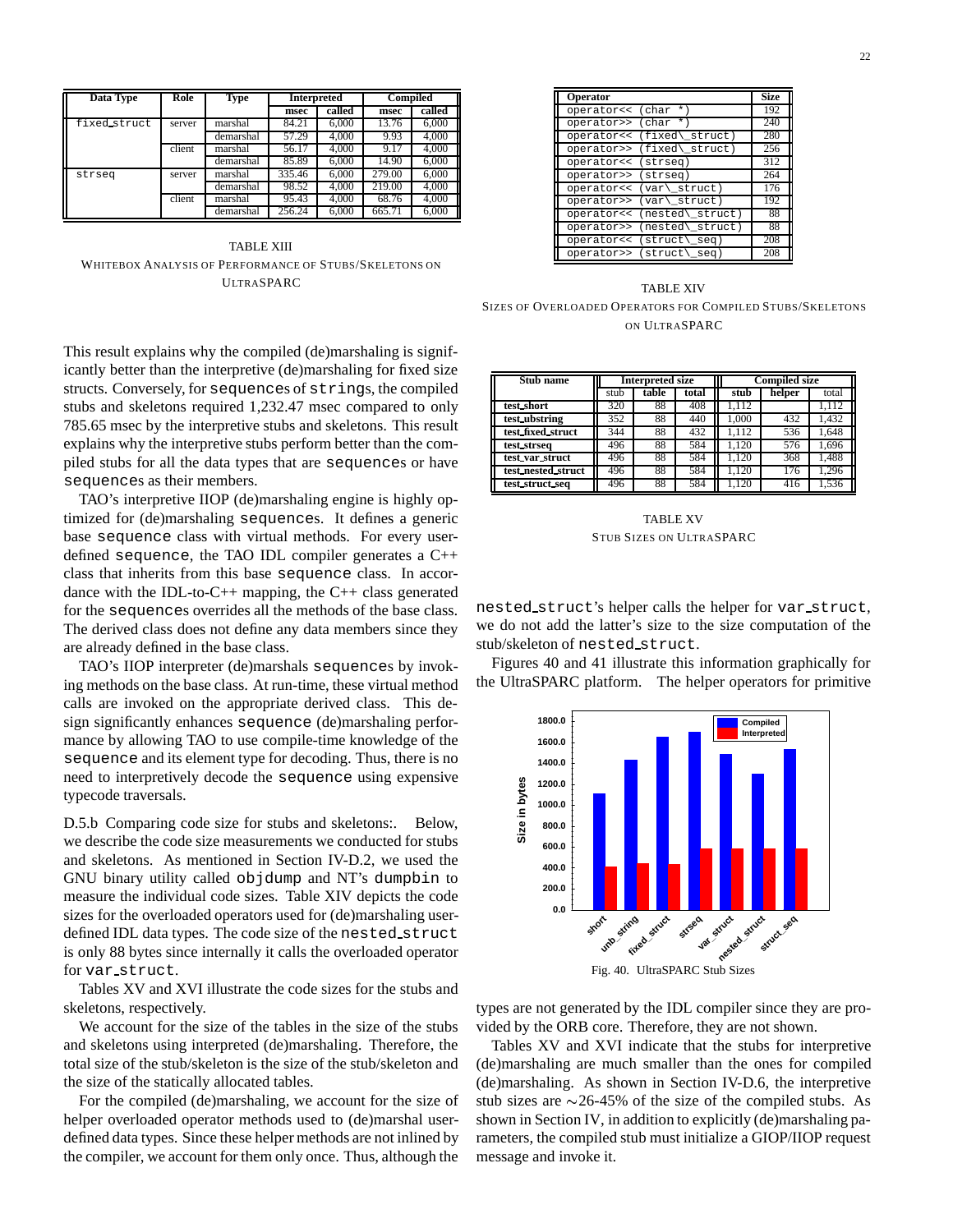| Stub name               | <b>Interpreted size</b> |       |       | <b>Compiled size</b> |        |       |
|-------------------------|-------------------------|-------|-------|----------------------|--------|-------|
|                         | skel                    | table | total | skel                 | helper | total |
| test_short_skel         | 440                     | 88    | 528   | 544                  | N/A    | 544   |
| test ubstring skel      | 552                     | 88    | 640   | 688                  | 432    | 1.120 |
| test_fixed_struct_skel  | 480                     | 88    | 568   | 584                  | 536    | 1.120 |
| test strseq skel        | 848                     | 88    | 936   | 952                  | 576    | 1.528 |
| test_var_struct_skel    | 680                     | 88    | 768   | 784                  | 368    | .152  |
| test_nested_struct_skel | 680                     | 88    | 768   | 784                  | 176    | 960   |
| test_struct_seq_skel    | 848                     | 88    | 936   | 952                  | 416    | .368  |

TABLE XVI SKELETON SIZES ON ULTRASPARC



Fig. 41. UltraSPARC Skeleton Sizes

For interpretive stubs, GIOP/IIOP request processing is performed by the do static call method in TAO's ORB Core. This method is an interpreter for stubs generated statically by TAO's IDL compiler. The size of skeletons for compiled (de)marshaling is relatively smaller than the compiled stubs since the ServerRequest object is already available.

The overloaded operators for primitives are provided by the ORB Core and no extra code is generated. Therefore, the skeleton code size for primitives like shorts and longs are comparable for interpretive and compiled (de)marshaling. However, for non-primitive data types, the skeleton code size for the interpreted (de)marshaling is between 50-80% of the compiled form.<sup>7</sup>

## D.6 Summary of Comparisons

This section summarizes the results of Sections IV-D.5.a and IV-D.5.b. Table XVII illustrates how interpreted stubs and skeletons compared with the compiled versions for the Ultra-SPARC platform (all values are in percentages). Similar results are observed for the other two platforms.

Our results comparing the performance of the compiled and interpretive stubs indicate that on an average, the interpretive stubs perform 86% for primitive types, 75% for fixed size structures, and over 100% for data types with sequences as well as the compiled stubs. However, the code size for user-defined types for interpreted stubs was 26-45% and for interpreted skeletons was 50-80% of the size of the compiled stubs and skeletons, respectively. For primitive types, the skeleton sizes were com-

| operation          | <b>Performance</b> | <b>Stub size</b> | <b>Skeleton size</b> |
|--------------------|--------------------|------------------|----------------------|
| test short         | 85.48              | 36.69            | 97.06                |
| test_ubstring      | 85.12              | 30.73            | 57.14                |
| test fixed struct  | 74.96              | 26.21            | 50.17                |
| test strseq        | 106.66             | 34.43            | 61.26                |
| test_var_struct    | 99.20              | 39.25            | 66.66                |
| test nested struct | 95.77              | 45.06            | 80.00                |
| test struct seq    | 107.69             | 38.02            | 68.42                |

TABLE XVII COMPARISON OF INTERPRETIVE WITH COMPILED CODE ON ULTRASPARC IN PERCENTAGES

parable, though the interpreted stubs were  $\sim$ 40% the size of the compiled stubs.

### D.7 Benefits of TAO's Interpretive Stubs and Skeletons

This section illustrates how the efficiency and small footprint of TAO's interpretive stubs and skeletons can be useful in implementing a number of important CORBA services on memoryconstrained systems.

Table XVIII depicts the CORBA Object Services provided in the TAO release. We provide details on the number of userdefined structures, sequences, and total number of operations and/or attributes defined by their IDL definitions. We have not reported other data types, such as unions, enums, and exceptions defined by these IDLs.

As shown in Sections IV and IV-D, the total size of all the stubs/skeletons using compiled form of (de)marshaling will exceed that of interpretive (de)marshaling as the number of operations and user-defined types increase.

Table XVIII shows examples of standard CORBA Object Services, such as the Trading service and Naming service, as well as several services supported by TAO, such as a real-time Scheduling service [8]. As shown in the table, the IDL definitions for

| <b>Service</b> | structures | sequences | op/attributes |
|----------------|------------|-----------|---------------|
| Trading        |            |           |               |
| A/V Streams    |            |           | 50            |
| Property       |            |           | 33            |
| Events         |            |           |               |
| Naming         |            |           |               |
| Scheduling     |            |           |               |
| Logging        |            |           |               |
| LifeCycle      |            |           |               |

TABLE XVIII NUMBER OF OPERATIONS AND USER-DEFINED TYPES IN STANDARD OMG **SERVICES** 

these services define a very large number of operations and/or attributes. The total size of stubs and skeletons using compiled (de)marshaling is significantly greater than that of interpretive (de)marshaling.

In addition, for every user-defined type, the compiled form will produce overloaded operators to (de)marshal these types. As shown in Section IV-D, the performance of the interpreted stub/skeleton strategy is comparable to, or exceeds, the compiled strategy. However, the code size for inter-

<sup>7</sup> The results of code size measurements for NT and Linux are not shown for lack of space. However, the results are similar to those for the UltraSparc.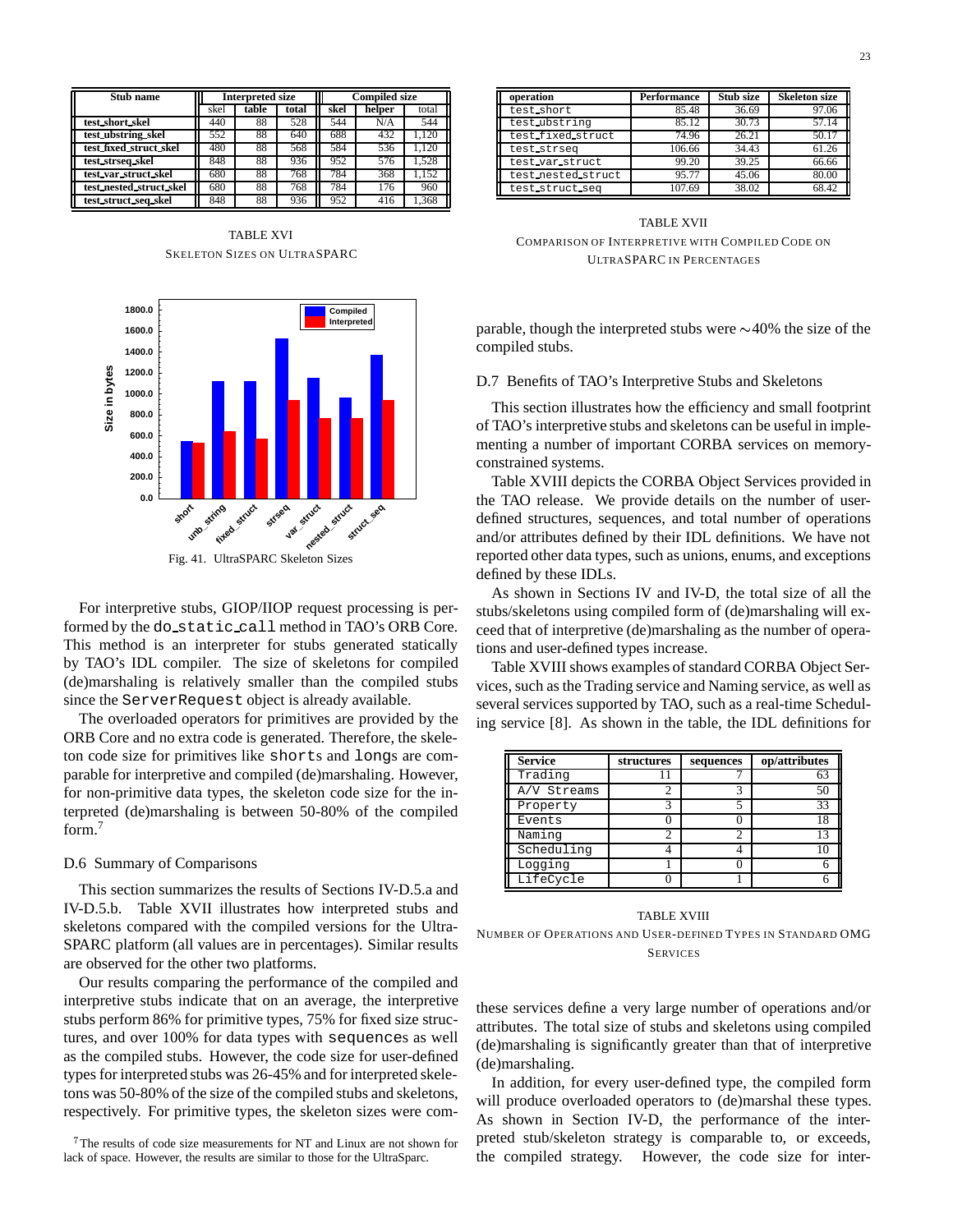preted stubs/skeletons is much smaller than the compiled stubs/skeletons.

## V. RELATED WORK

Techniques for optimizing communication middleware is an emerging field of study. Our research on CORBA focuses on optimizing communication middleware at multiple protocol layers and multiple levels of abstraction including the I/O subsystem, communication protocols, and higher-level CORBA implementation itself. This section compares our research on TAO with related work on optimizing protocol implementations, generating efficient stubs for (de)marshaling, and evaluating performance of OO middleware.

## *A. Related Work on Optimization Principle Patterns*

This section describes results from existing work on protocol optimization based on one or more of the principle patterns in Table I.

### A.1 Optimizing for the expected case

[28] describes a technique called *header prediction* that predicts the message header of incoming TCP packets. This technique is based on the observation that many members in the header remain constant between consecutive packets. This observation led to the creation of a template for the expected packet header. The optimizations reported in [28] are based on Principle Pattern 1, which *optimizes for the common case* and Principle Pattern 3, which is *precompute, if possible*. We present the results of applying these principle patterns to optimize IIOP in Sections III-B.3, III-B.4, and III-B.5.

## A.2 Eliminating gratuitous waste

[29], [30], [31] describe the application of an optimization mechanism called *Integrated Layer Processing* (ILP). ILP is based on the observation that data manipulation loops that operate on the same protocol data are wasteful and expensive. The ILP mechanism integrates these loops into a smaller number of loops that perform all the protocol processing. The ILP optimization scheme is based on Principle Pattern 2, which *gets rid of gratuitous waste*. We demonstrate the application of this principle pattern to IIOP in Section III-B.4 where we eliminated unnecessary calls to the deep free method, which frees primitive data types. [31] cautions against improper use of ILP since this may increase processor cache misses.

## A.3 Passing information between layers

Packet filters [32], [33], [34] are a classic example of Principle Pattern 6, which recommends *passing information between layers*. A packet filter demultiplexes incoming packets to the appropriate target application(s). Rather than having demultiplexing occur at every layer, each protocol layer passes certain information to the packet filter, which allows it to identify which packets are destined for which protocol layer. We applied Principle Pattern 6 for IIOP in Section III-B.4 where we passed the TypeCode information and size of the element type of a sequence to the TypeCode interpreter. Therefore, the interpreter need not calculate the same quantities repeatedly.

### A.4 Moving from generic to specialized functionality

[35] describes a facility called fast buffers (FBUFS). FBUFS combines virtual page remapping with shared virtual memory to reduce unnecessary data copying and achieve high throughput. This optimization is based on Principle Pattern 2, which focuses on *eliminating gratuitous waste* and Principle Pattern 3, which *replaces generic schemes with efficient, special purpose ones*. We applied these principle patterns for IIOP in Section III-B.4 where we incorporated the struct\_traverse logic and some of the decoder logic into the TypeCode interpreter.

## A.5 Improving cache-affinity

[26] describes a scheme called "outlining" that when used improves processor cache effectiveness, thereby improving performance. We describe optimizations for processor cache in Section III-B.5.

## A.6 Efficient demultiplexing

Demultiplexing routes messages between different levels of functionality in layered communication protocol stacks. Most conventional communication models, such as the Internet model or the ISO/OSI reference model, require some form of multiplexing to support interoperability with existing operating systems and protocol stacks. In addition, conventional CORBA ORBs utilize several extra levels of demultiplexing at the application layer to associate incoming client requests with the appropriate servant and operation. Layered multiplexing and demultiplexing is generally disparaged for high-performance communication systems [36] due to the additional overhead incurred at each layer. [34] describes a fast and flexible message demultiplexing strategy based on dynamic code generation. [37] evaluates the performance of alternative demultiplexing strategies for real-time CORBA.

Our results for latency measurements have shown that with increasing number of servants, the latency increases. This is partly due to the additional overhead of demultiplexing the request to the appropriate operation of the appropriate servant. TAO uses a de-layered demultiplexing architecture [37] that can select optimal demultiplexing strategies based on compile-time and run-time analysis of CORBA IDL interfaces.

## *B. Related Work on Presentation Layer Conversions*

## B.1 Interpretive versus compiled forms of (de)marshaling

SunSoft IIOP uses an interpretive (de)marshaling engine. An alternative approach is to use *compiled* (de)marshaling. A compiled (de)marshaling scheme is based on *a priori* knowledge of the type of an object to be marshaled. Thus, in this scheme there is no necessity to decipher the type of the data to be marshaled at run-time. Instead, the type is known in advance, which can be used to marshal the data directly.

[38] describes the tradeoffs of using compiled and interpreted (de)marshaling schemes. Although compiled stubs are faster, they are also larger. In contrast, interpretive (de)marshaling is slower, but smaller in size. [38] describes a hybrid scheme that combines compiled and interpretive (de)marshaling to achieve better performance. This work was done in the context of the ASN.1/BER encoding [39].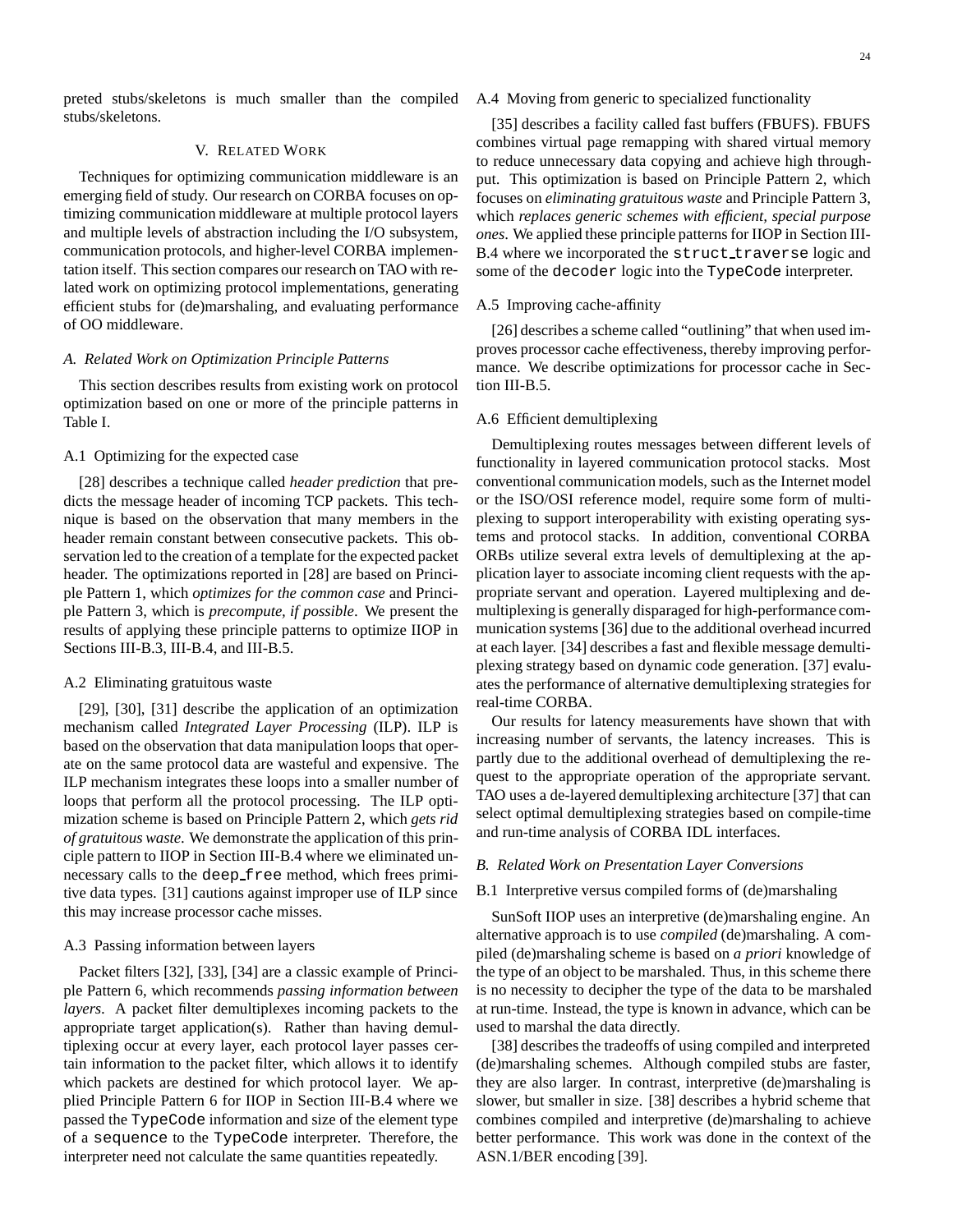According to the SunSoft IIOP developers, interpretive (de)marshaling is preferable since it decreases code size and increases the likelihood of remaining in the processor cache. As explained in Section VI, we are currently implementing a CORBA IDL compiler [40] that can generate compiled stubs and skeletons. Our goal is to generate efficient stubs and skeletons by extending optimizations provided in USC [41] and "Flick" [24], which is a flexible, optimizing IDL compiler. Flick uses an innovative scheme where intermediate representations guide the generation of optimized stubs. In addition, due to the intermediate stages, it is possible for Flick to map different IDLs (*e.g.,* CORBA IDL, ONC RPC IDL, MIG IDL) to a variety of target languages such as C, C++.

## B.2 Presentation layer and data copying

The presentation layer is a major bottleneck in highperformance communication subsystems [29]. This layer transforms typed data objects from higher-level representations to lower-level representations (marshaling) and vice versa (demarshaling). In both RPC toolkits and CORBA, this transformation process is performed by client-side stubs and server-side skeletons that are generated by interface definition language (IDL) compilers. IDL compilers translate interfaces written in an IDL (such as Sun RPC XDR [42], DCE NDR, or CORBA CDR [3]) to other forms such as a network wire format. A significant amount of research has been devoted to developing efficient stub generators. We cite a few of these and classify them as below.

 *Annotating high level programming languages:* The Universal Stub Compiler (USC) [41] annotates the C programming language with layouts of various data types. The USC stub compiler supports the automatic generation of device and protocol header marshaling code. The USC tool generates optimized C code that automatically aligns data structures and performs network/host byte order conversions.

 *Generating code based on control flow analysis of interface specification:* [38] describes a technique of exploiting application-specific knowledge contained in the type specifications of an application to generate optimized marshaling code. This work tries to achieve an optimal tradeoff between interpreted code (which is slow but compact in size) and compiled code (which is fast but larger in size). A frequency-based ranking of application data types is used to decide between interpreted and compiled code for each data type. Our implementations of the stub compiler will be designed to adapt according to the runtime access characteristics of various data types and methods. The runtime usage of a given data type or method can be used to dynamically link in either the compiled or the interpreted version. Dynamic linking has been shown to be useful for mid-stream adaptation of protocol implementations [43].

 *Using high level programming languages for distributed applications:* [44] describes a stub compiler for the C++ language. This stub compiler does not need an auxiliary interface definition language. Instead, it uses the operator overloading feature of C++ to enable parameter marshaling. This approach enables distributed applications to be constructed in a straightforward manner. A drawback of using a programming language like C++ is that it allows programmers to use constructs (such as references or pointers) that do not have any meaning on the re-

mote side. Instead, IDLs are more restrictive and disallow such constructs. CORBA IDL has the added advantage that it resembles C++ in many respects and a well-defined mapping from the IDL to C++ has been standardized.

B.3 Application level framing and integrated layer processing for communication subsystems

Conventional layered protocol stacks and distributed object middleware lack the flexibility and efficiency required to meet the quality of service requirements of diverse applications running over high-speed networks. One proposed remedy for this problem is to use *Application Level Framing* (ALF) [29], [45], [46] and *Integrated Layer Processing* (ILP) [29], [30], [43].

ILP ensures that lower layer protocols deal with data in units specified by the application. ILP provides the implementor with the option of performing all data manipulations in one or two integrated processing loops, rather than manipulating the data sequentially. [31] have shown that although ILP reduces the number of memory accesses, it does not reduce the number of cache misses compared to a carefully designed non-ILP implementation.

A major limitation of ILP described in [31] is its applicability to only non-ordering constrained protocol functions and its uses of macros that restrict the protocol implementation from being dynamically adapted to changing requirements.

As shown by our results, CORBA ORBs suffer from a number of overheads that includes the many layers of software and large chain of function calls. We plan to use integrated layer processing to minimize the overhead of the various software layers. We are developing a factory of ILP based inline functions that are targeted to perform different functions. This allows us to dynamically link required functionality as the requirements change and yet have an ILP-based implementation.

### VI. CONCLUDING REMARKS

The embedded multimedia industry is growing rapidly and hand-held devices, such as PIMs, Web-phones, Web-TVs, and Palm computers, running multimedia applications, such as MIME-enabled email and Web browsing, are becoming ubiquitous. Ideally, these embedded multimedia applications can be developed using standard middleware components like CORBA, rather than building them from scratch. However, stringent constraints on the available memory in embedded systems impose a stringent limit on the footprint of the middleware, particularly the stubs and skeletons generated by CORBA IDL compilers.

This paper illustrates the benefits of applying optimization principle patterns to improve the performance of CORBA Inter-ORB Protocol (IIOP) middleware substantially. The principle patterns that directed our optimizations include: *(1) optimizing for the common case, (2) eliminating gratuitous waste, (3) replacing general-purpose methods with efficient special-purpose ones, (4) precomputing values, if possible, (5) storing redundant state to speed up expensive operations, (6) passing information between layers, (7) optimizing for processor cache affinity, (8) factoring out common tasks to reduce footprint, and (9) avoiding heap allocation as much as possible.*

Table XIX summarizes the problems encountered, the solutions we applied, and the optimization principle patterns that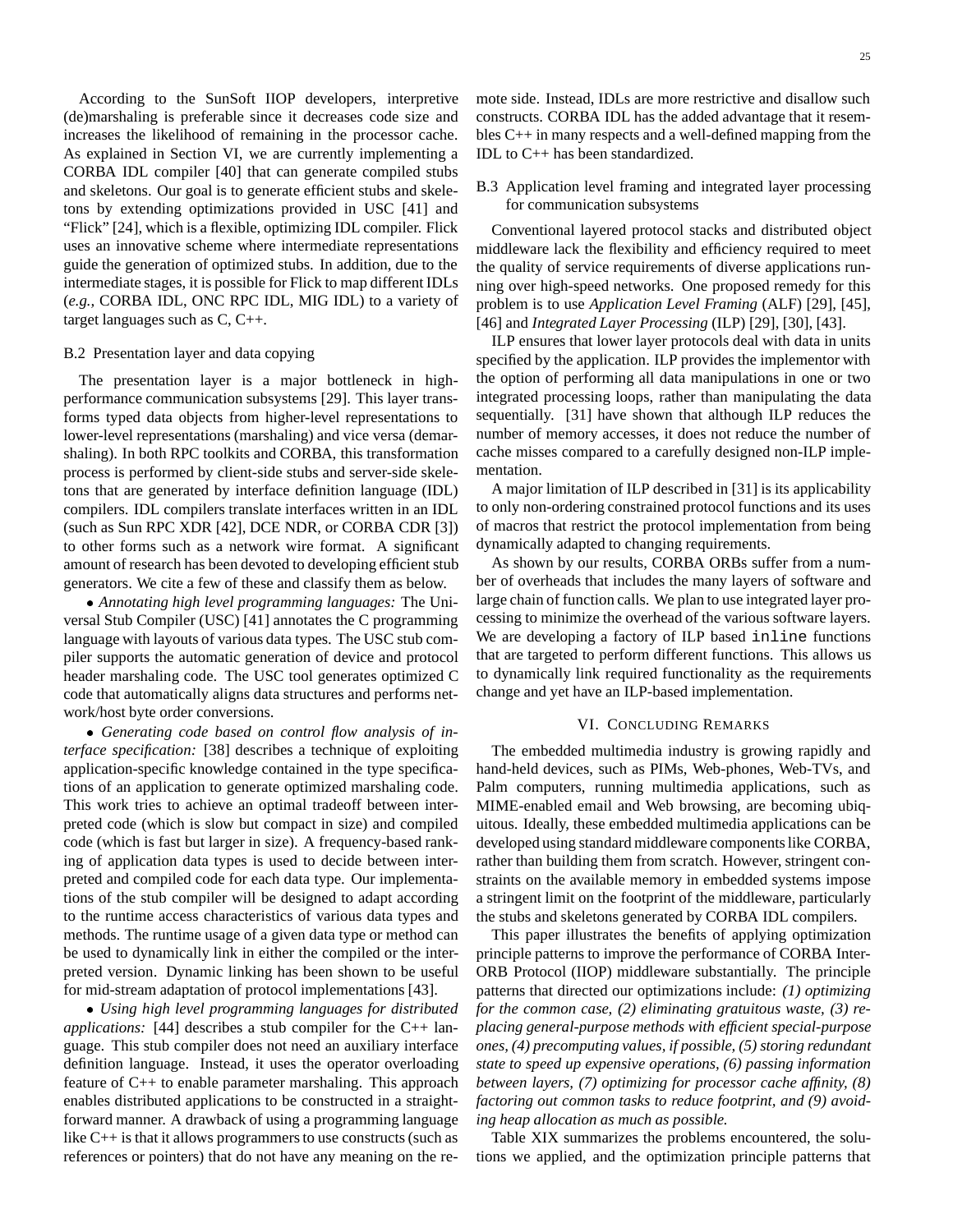| Problem                  | <b>Solution</b>         | <b>Principle Pattern</b> |
|--------------------------|-------------------------|--------------------------|
| High overhead of         | $C++$ inline            | Optimize for             |
| small, frequently        | hints                   | common case              |
| called methods           |                         |                          |
| Lack of support for      | C preprocessor          | Optimize for             |
| aggressive inlining      | macros                  | common case              |
| Too many method          | Specialize TypeCode     | Generic to               |
| calls                    | interpreter             | specialized              |
| Expensive no-ops for     | Insert a check and      | Eliminate                |
| deep free of scalar      | delete at top level     | waste                    |
| types                    |                         |                          |
| Repetitive size and      | Precompute size and     | Precompute               |
| alignment calculation    | alignment info in extra | and maintain             |
| of sequence elements     | state in TypeCode       | extra state              |
| Duplication of tasks     | Use default parameters  | Pass info.               |
| between function         | solution and pass info. | across layers            |
| calls                    | when appropriate        |                          |
| Cache miss penalty       | Split large interpreter | Optimize                 |
|                          | into specialized        | for cache                |
|                          | methods and outline     |                          |
| Repetitive Code          | Factor out common tasks | Factoring out            |
|                          | and provide a single    | common tasks             |
|                          | method to perform them  |                          |
| <b>Excess Allocation</b> | Try to allocate on      | Avoid heap               |
| and Deallocation         | function call stack     | allocation               |

TABLE XIX

OPTIMIZATION PRINCIPLE PATTERNS APPLIED IN TAO

guided our solutions. The results of applying these optimization principle patterns to SunSoft IIOP improved its performance 1.9 times for doubles, 3.3 times for longs, 4 times for shorts, 5 times for chars/octets, and 6.7 times for richly-typed structs over ATM networks.

We used the resulting optimized IIOP protocol engine as the basis for TAO. TAO's performance is competitive with existing ORBs [15], [16] using the static invocation interface (SII) and 2 to 4.5 times (depending on the data type) faster than existing ORBs using the dynamic skeleton interface (DSI) [17]. Our optimization results demonstrate empirically that performance of complex, performance-sensitive embedded multimedia software can be improved by a systematic application of optimization principle patterns.

This paper also compares the performance and code size of stubs and skeletons using interpretive and compiled (de)marshaling. Our empirical results indicate that compared with compiled stubs, interpretive stubs perform 86% for primitive types, 75% for fixed-size structures, and over 100% for data types with sequences. The memory footprint for user-defined types for interpreted stubs was 26-45% and for interpreted skeletons was 50-80% of the size of the compiled stubs and skeletons, respectively. For primitive types, the skeleton sizes were comparable. However, the interpreted stubs were  $\sim$ 40% the size of the compiled stubs.

Our optimizations to the interpretive SunSoft IIOP (de)marshaling<br>[20] engine improve its performance substantially. It is now comparable to the performance of compiled stubs and skeletons. Likewise, TAO's IDL compiler optimizations result in stubs and skeletons whose footprint is substantially smaller than those using compiled (de)marshaling.

We have integrated the optimized SunSoft IIOP implementation into the TAO real-time ORB [47]. TAO's IDL compiler generates optimized stubs and skeletons from IDL interfaces via

### **REFERENCES**

- [1] R. Johnson, "Frameworks = Patterns + Components," *Communications of the ACM*, vol. 40, Oct. 1997.
- [2] S. Vinoski and M. Henning, *Advanced CORBA Programming With C++*. Addison-Wesley Longman, 1999.
- [3] Object Management Group, *The Common Object Request Broker: Architecture and Specification*, 2.2 ed., Feb. 1998.
- [4] G. Forman and J. Zahorhan, "The Challenges of Mobile Computing," *IEEE Computer*, vol. 27, pp. 38–47, April 1994.
- [5] L. Chen and T. Suda, "Designing Mobile Computing Systems using Distributed Objects," *IEEE Communications Magazine*, vol. 14, February 1997.
- [6] I. Pyarali, C. O'Ryan, D. C. Schmidt, N. Wang, V. Kachroo, and A. Gokhale, "Applying Optimization Patterns to the Design of Real-time ORBs," in *Proceedings of the*  $5<sup>th</sup>$  *Conference on Object-Oriented Technologies and Systems*, (San Diego, CA), USENIX, May 1999.
- [7] Object Management Group, *Minimum CORBA Joint Revised Submission*, OMG Document orbos/98-08-04 ed., August 1998.
- [8] D. C. Schmidt, D. L. Levine, and S. Mungee, "The Design and Performance of Real-Time Object Request Brokers," *Computer Communications*, vol. 21, pp. 294–324, Apr. 1998.
- [9] D. L. L. Christopher D. Gill and D. C. Schmidt, "The Design and Performance of a Real-Time CORBA Scheduling Service," *The International Journal of Time-Critical Computing Systems, special issue on Real-Time Middleware*, 1999, to appear.
- [10] T. H. Harrison, D. L. Levine, and D. C. Schmidt, "The Design and Performance of a Real-time CORBA Event Service," in *Proceedings of OOPSLA '97*, (Atlanta, GA), ACM, October 1997.
- [11] F. Kuhns, D. C. Schmidt, and D. L. Levine, "The Design and Performance of a Real-time I/O Subsystem," in *Proceedings of the* <sup>5</sup>th *IEEE Real-Time Technology and Applications Symposium*, (Vancouver, British Columbia, Canada), IEEE, June 1999.
- [12] D. C. Schmidt, S. Mungee, S. Flores-Gaitan, and A. Gokhale, "Alleviating Priority Inversion and Non-determinism in Real-time CORBA ORB Core Architectures," in *Proceedings of the* <sup>4</sup>th *IEEE Real-Time Technology and Applications Symposium*, (Denver, CO), IEEE, June 1998.
- [13] Alistair Cockburn, "Prioritizing Forces in Software Design," in *Pattern Languages of Program Design* (J. O. Coplien, J. Vlissides, and N. Kerth, eds.), pp. 319–333, Reading, MA: Addison-Wesley, 1996.
- [14] G. Varghese, "Algorithmic Techniques for Efficient Protocol Implementations ," in *SIGCOMM '96 Tutorial*, (Stanford, CA), ACM, August 1996.
- [15] A. Gokhale and D. C. Schmidt, "Measuring the Performance of Communication Middleware on High-Speed Networks," in *Proceedings of SIG-COMM '96*, (Stanford, CA), pp. 306–317, ACM, August 1996.
- [16] A. Gokhale and D. C. Schmidt, "Evaluating Latency and Scalability of CORBA Over High-Speed ATM Networks," in *Proceedings of the International Conference on Distributed Computing Systems*, (Baltimore, Maryland), IEEE, May 1997.
- [17] A. Gokhale and D. C. Schmidt, "The Performance of the CORBA Dynamic Invocation Interface and Dynamic Skeleton Interface over High-Speed ATM Networks," in *Proceedings of GLOBECOM '96*, (London, England), pp. 50–56, IEEE, November 1996.
- [18] S. Vinoski, "CORBA: Integrating Diverse Applications Within Distributed Heterogeneous Environments," *IEEE Communications Magazine*, vol. 14, February 1997.
- [19] D. C. Schmidt, S. Mungee, S. Flores-Gaitan, and A. Gokhale, "Software Architectures for Reducing Priority Inversion and Non-determinism in Real-time Object Request Brokers," *Journal of Real-time Systems*, To appear 1999.
- D. C. Schmidt and T. Suda, "An Object-Oriented Framework for Dynamically Configuring Extensible Distributed Communication Systems," *IEE/BCS Distributed Systems Engineering Journal (Special Issue on Configurable Distributed Systems)*, vol. 2, pp. 280–293, December 1994.
- [21] E. Gamma, R. Helm, R. Johnson, and J. Vlissides, *Design Patterns: Elements of Reusable Object-Oriented Software*. Reading, MA: Addison-Wesley, 1995.
- [22] USNA, *TTCP: a test of TCP and UDP Performance*, Dec 1984.
- [23] P. S. Inc., *Quantify User's Guide*. PureAtria Software Inc., 1996.
- [24] E. Eide, K. Frei, B. Ford, J. Lepreau, and G. Lindstrom, "Flick: A Flexible, Optimizing IDL Compiler," in *Proceedings of ACM SIGPLAN '97 Confer-*